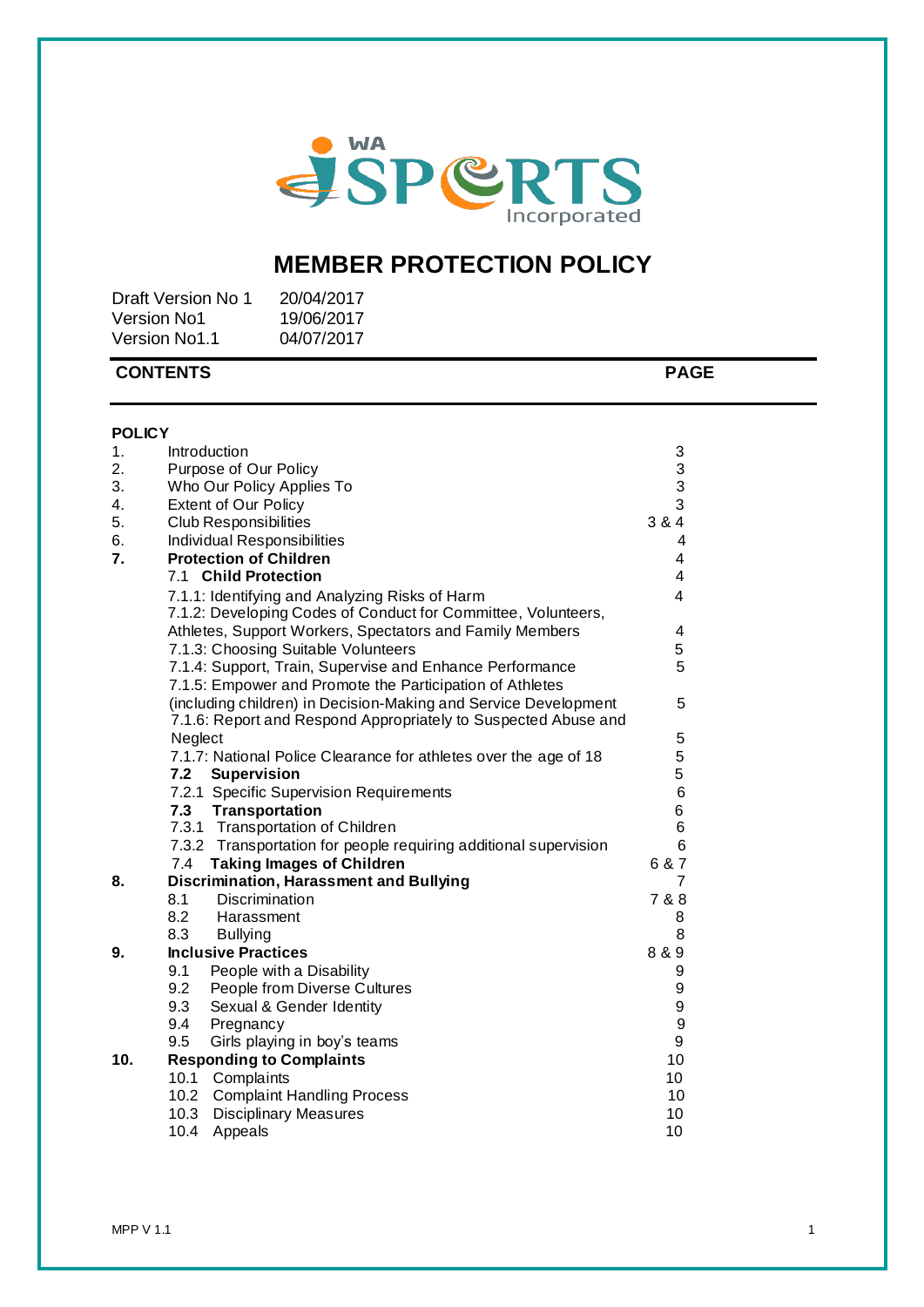**Attachment 1**: Working with Children Check Requirements

- 1.1. Member Protection Declaration<br>1.2. Working with Children Check Re
- Working with Children Check Requirements

**Attachment 2:** Codes of Behaviour

**Attachment 3**: Grievance and Complaints Policy and Procedure

**Attachment 4**: Reporting Requirements and Documents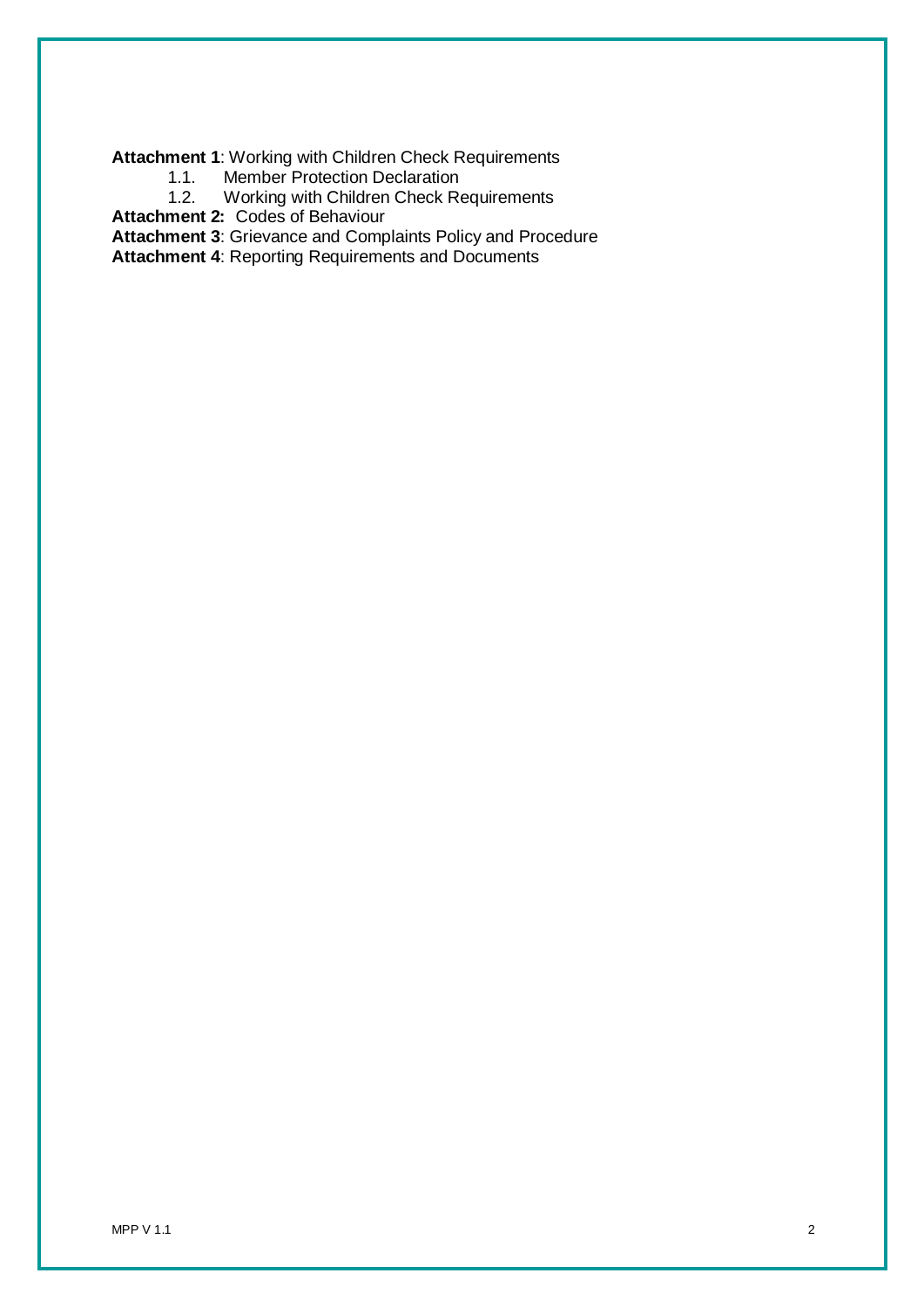# **WA iSports Incorporated Member Protection Policy (MPP)**

# **1. Introduction**

The purpose of WA iSports is to provide opportunities for the development of skills, social interaction and the improvement of the health and wellbeing of people with Intellectual Disability and/or Autism Spectrum Disorder by providing access to a diverse range of sporting programs that cater for individual needs and take into account personal goals and preferences.

# **2. Purpose of Our Policy**

The main objective of our Member Protection Policy is to maintain responsible behaviour and the making of informed decisions by members and other participants in this Association. It outlines our commitment to a person's right to be treated with respect and dignity, and to be safe and protected from discrimination, harassment and abuse. Our policy informs everyone involved in our club of his or her legal and ethical rights and responsibilities and the standards of behaviour that are expected of them. WA iSports members include people with disability and children. This policy covers the care and protection of all members participating in our club's activities.

The term member includes vulnerable people, specifically those with disability and children, child members may or may not have a disability.

# **3. Who Our Policy Applies to**

This policy applies to everyone involved in the activities of our association whether they are in a paid or unpaid/voluntary capacity and including:

- club committee members, administrators and other club officials;
- coaches and assistant coaches and other personnel participating in events and activities, including camps and training sessions;
- support personnel, including managers, physiotherapists, psychologists, masseurs, sports trainers and others;
- referees, umpires and other officials;
- athletes;
- members, including any life members;
- parents;
- spectators;
	- support workers and
- sponsors

# **4. Extent of our Policy**

Our policy covers all matters, directly and indirectly, related to WA iSports and its activities. In particular, the policy governs unfair selection decisions and actions, breaches of our code of behaviour and behaviour that occurs at training sessions, at competitions, in the club rooms, at social events organised or sanctioned by the association and on away and overnight trips. It also covers private behaviour where that behaviour brings our association or sports into disrepute or there is suspicion of harm towards a vulnerable person, a child or young person.

# **5. Club Responsibilities**

### **We will:**

- adopt, implement and comply with this policy;
- ensure that this policy is enforceable;
- publish, distribute and promote this policy and the consequences of any breaches of this policy;
- promote and model appropriate standards of behaviour at all times;
- deal with any complaints made under this policy in an appropriate manner;
- deal with any breaches of this policy in an appropriate manner;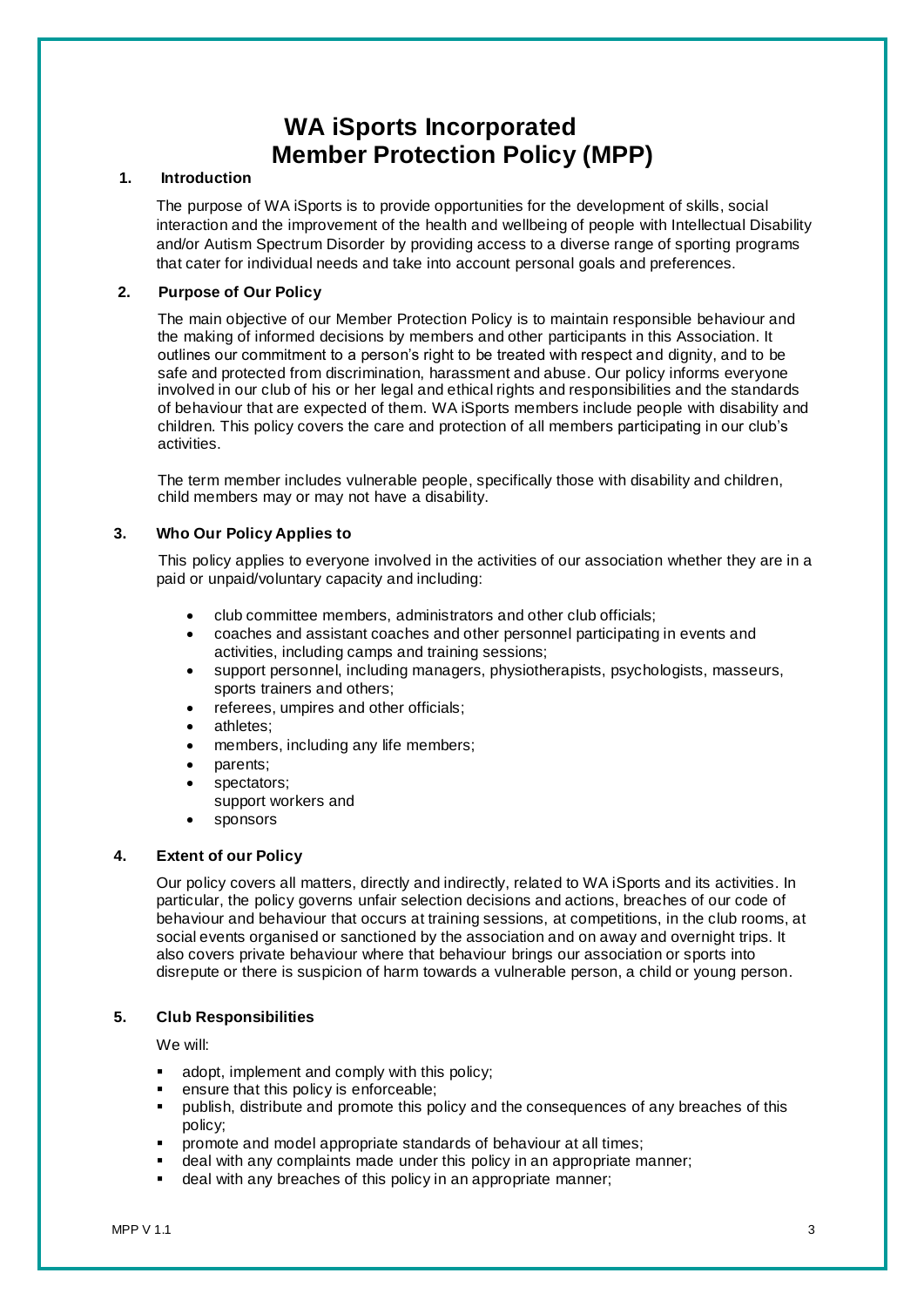- recognise and enforce any penalty imposed under this policy;
- ensure that a copy of this policy is available or accessible to all people and organisations to whom this policy applies;
- review this policy every 12-18 months; and
- seek advice from and refer serious issues to WADSA our Peak Body.

**Serious issues include unlawful behaviour that involves or could lead to significant harm and includes criminal behaviour (e.g. physical assault, sexual assault, child abuse) and any other issues that our state or national bodies request to be referred to them.**

#### 6. Individual Responsibilities

**Everyone associated with our association who has the legal capacity to do so must:**

- **make themselves aware of the contents of this policy;**
- **comply with all relevant provisions of this policy, including the standards of behaviour outlined in this policy;**
- **consent to the screening requirements set out in this policy, and any state or territory Working with Children checks if the person holds or applies for a role that involves regular unsupervised contact with a child or young person under the age of 18, or where otherwise required by law;**
- **treat other people with respect;**
- **always place the safety and welfare of our Members & children above other considerations;**
- **be responsible and accountable for their behaviour; and**
- **follow the guidelines outlined in this policy if they wish to make a complaint or report a concern about possible child abuse, discrimination, harassment, bullying or other inappropriate behaviour; and**
- **comply with any decisions and/or disciplinary measures imposed under this policy.**

#### **7. Protection of Children and People with Disability**

### **7.1 Child Protection**

WA iSports is committed to the safety and wellbeing of our Members, children and young people who participate in our activities or use our services. We support the rights of the vulnerable and children and will act at all times to ensure that a safe environment is maintained. We also support the rights and wellbeing of our staff and volunteers and encourage their active participation in building and maintaining a secure and safe environment for all participants.

WA iSports acknowledges the valuable contribution made by our volunteers & members and we encourage their active participating in providing a safe, fair, diverse and inclusive environment for all participants.

### **7.1.1: Identifying and Analysing Risks of Harm**

WA iSports will develop and implement a risk management strategy, which includes a review of our existing child protection & Member practices, to determine how safe our organisation is and to identify any additional steps we can take to minimise and prevent the risk of harm to those concerned because of the action of a volunteer, another member, another person or organisation.

### **7.1.2: Developing Codes of Conduct for Committee, Volunteers, Athletes, Support Workers, Spectators and Family Members**

We will develop and promote a code of conduct that specifies standards of conduct and care we expect when dealing and interacting with our members, particularly those in our care. We will also implement a code of conduct to promote appropriate behaviour between members.

The codes will clearly describe professional boundaries, ethical behaviour and unacceptable behaviour (see attachment No 2).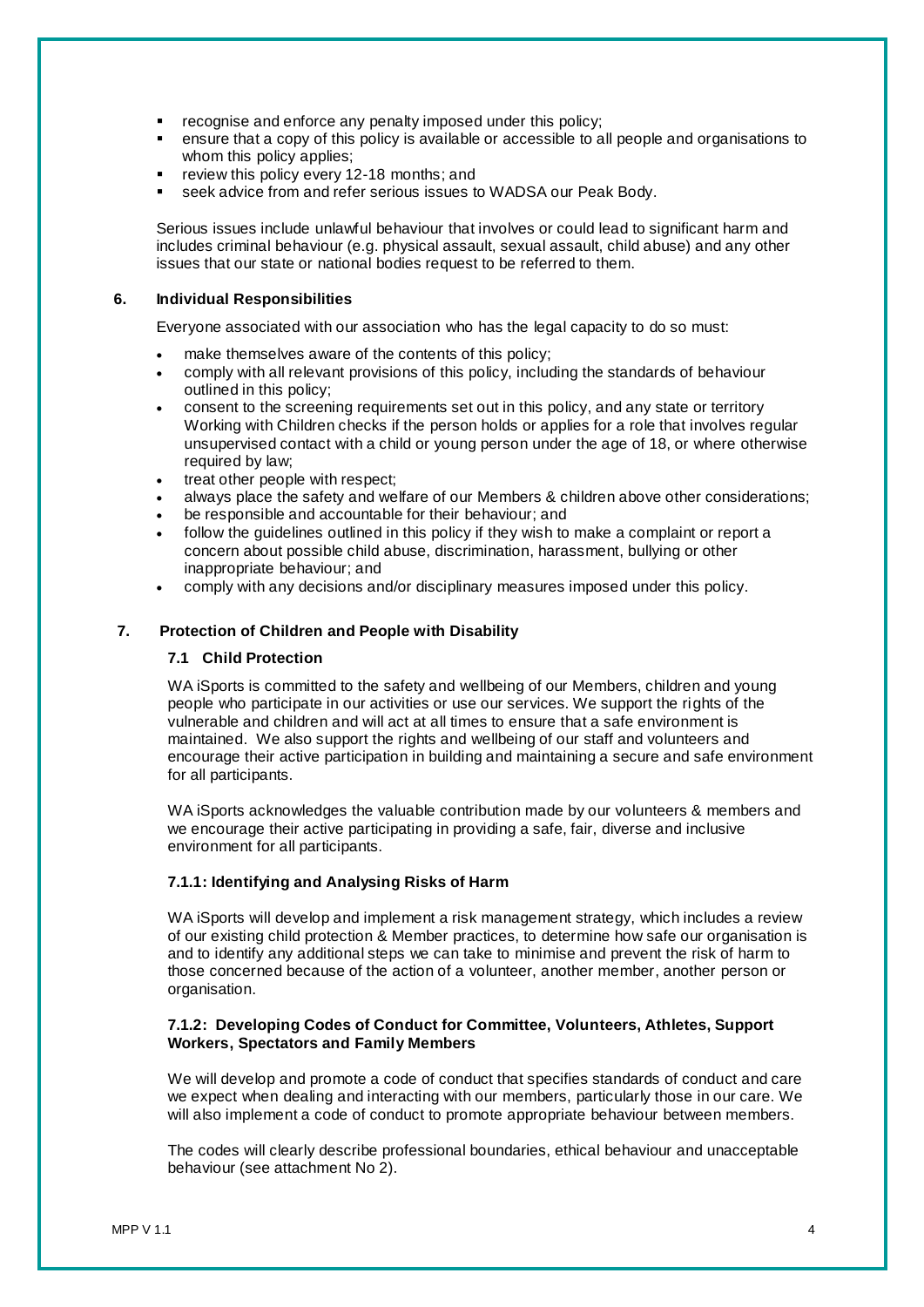### **7.1.3: Choosing Suitable Volunteers**

WA iSports will ensure that the organisation takes all reasonable steps to ensure that it engages the most suitable and appropriate people to work with our athletes, especially those in positions that involve regular unsupervised contact with them. This will be achieved using a range of screening measures. Such measures will aim to minimise the likelihood of engaging (or retaining) people who are unsuitable to work with our members, who include children.

WA iSports will ensure that Working with Children Checks and criminal history assessments are conducted for all volunteers. The criminal history report that is obtained as part of the screening process, WA iSports will ensure that the criminal history information is dealt with confidentially and in accordance with relevant legal requirements maintaining their privacy.

# **7.1.4: Support, Train, Supervise and Enhance Performance**

WA iSports will ensure that all our volunteers who work with our members have ongoing supervision; support and training. Our goal is to develop their skills and capacity and to enhance their performance so we can maintain a safe environment for everyone.

### **7.1.5: Empower and Promote the Participation of Athletes (including children) in Decision-Making and Service Development**

WA iSports will promote the involvement and participation of our members in developing and maintaining a safe environment within our programs.

# **7.1.6: Report and Respond Appropriately to Suspected Abuse and Neglect**

WA iSports will ensure that volunteers are able to identify and respond appropriately to members at risk of harm and that they are aware of their responsibilities under state laws to make a report if they suspect on reasonable ground that a child or member has been, or is being, abused or neglected (see attachment 3).

In addition to any legal obligations, if any person believes that another person or organisation bound by this policy is acting inappropriately towards a child or our members or is in breach of this policy they may make an internal complaint.

Please refer to our complaints procedure in section 10 of this policy. Any person who believes a child or member is in immediate danger or in a life-threatening situation should contact the police immediately.

### **7.1.7: National Police Clearance for athletes over the age of 18**

Where WA iSports organises activities or attends events where athletes are required to be accommodated for one or more nights and there are children who will be accommodated with the adults we will require a Statutory Declaration to be completed for all adult athletes. The Statutory Declaration requires a legally responsible adult to identify if the adult athlete has any charges or record of any offences that involve a child.

WA iSports has the right to request a National Police clearance, to be paid for by the athlete, to be completed. The committee has the right to rescind attendance.

### **7.2 Supervision**

Members with disability and children must be supervised at all times by a responsible adult. We endeavour to provide an appropriate level of supervision at all times, the ratio and level of supervision will be determined based on the number of athletes, their ages, individual support requirements and the type of activity to be undertaken.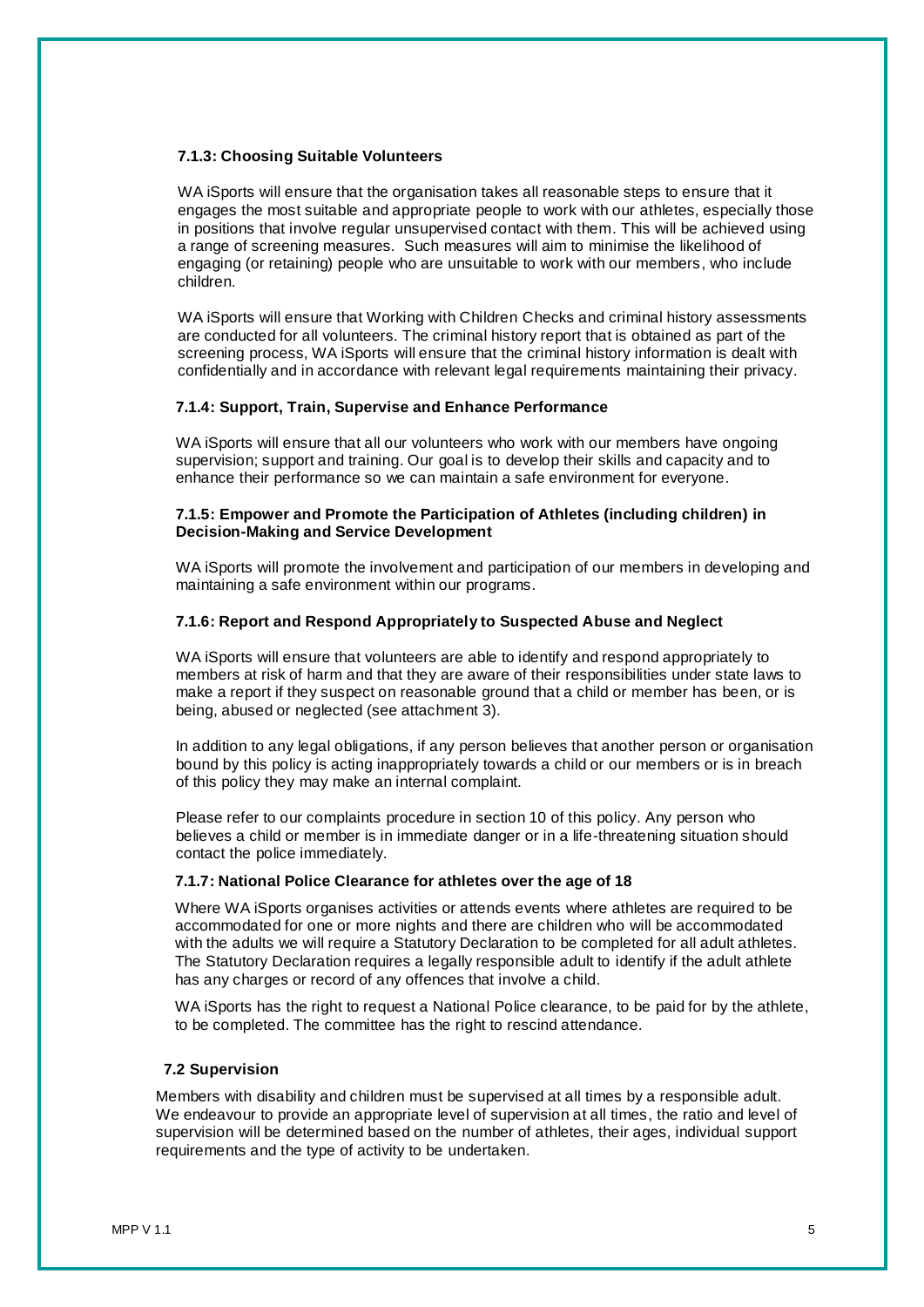If a volunteer finds a child under the age of [18] is unsupervised, they should assume responsibility for the child's safety until the child's parent/guardian or supervisor is located.

If an adult with a disability is found to be unsupervised, this is to be reported to a senior volunteer such a Committee Member, this person is to determine the course of action to be taken. This will be established by evaluating the support requirements of the individual and the risk presented by this person if they are left unsupervised. If there is any doubt then the volunteer is to remain with the athlete until the until the athlete's parent/guardian or support person/organisation is located.

For reasons of courtesy and safety, parents must collect their children on time. If it appears a member will be left alone with just one child at the end of any club activity, they will ask another member to stay until the child is collected.

### **7.2.1 Specific Supervision Requirements**

WA iSports reserves the right to require support be provided for specific individuals or groups of individuals (such as may be the case in group housing) to ensure the safety and wellbeing of all athletes are ensured. A coach, co-ordinator or any committee member may determine the need for supervision. This supervision may be required for any activity provided by WA iSports at any venue, this may include being required to participate in sporting activities.

# **7.3 Transportation**

Parents/guardians/Disability Services Providers are responsible for organising the transportation of members to and from club activities (e.g. training and games). Where WA iSports make arrangements for the transportation (e.g. for away matches or overnight trips), we will conduct a risk assessment that includes ensuring vehicles are adequately insured, the driver has a current and appropriate licence for the vehicle being used and the appropriate safety measures are in place (e.g. fitted working seatbelts).

#### **7.3.1 Transportation of children**

WA iSports will not provide transport for children under the age of 16 unless a parent/guardian is a WA iSports volunteer and is travelling as part of their volunteer duties or if there is space in the vehicle for both the child and their support to travel.

#### **7.3.2 Transportation for people requiring additional supervision**

Where WA iSports makes arrangements for transportation we reserve the right to require transport be provided for specific individuals or groups of individuals for the purpose of ensuring the safety and wellbeing of all athletes.

A committee member may determine if an individual or group is able to travel with the transport organised by WA iSports or if transport is to be arranged by the parent /guardian/support provider.

### **7.4 Taking Images of Children**

Images of children and our members can be used inappropriately or illegally. We require that members, permission is to be obtained from a member or legally responsible adult and or child's parent or guardian before taking an image of them on registration. We will also make sure that the parent/guardian/legally responsible adult understands how the image will be used in our registration.

To respect people's privacy, we do not allow camera phones, videos and cameras to be used inside changing areas, showers and toilets which we control or are used in connection with our club.

When using a photo of a child or member, we will not name or identify them or publish personal information, such as residential address, email address or telephone number, without the consent of their parent or guardian. We will not provide information about their hobbies,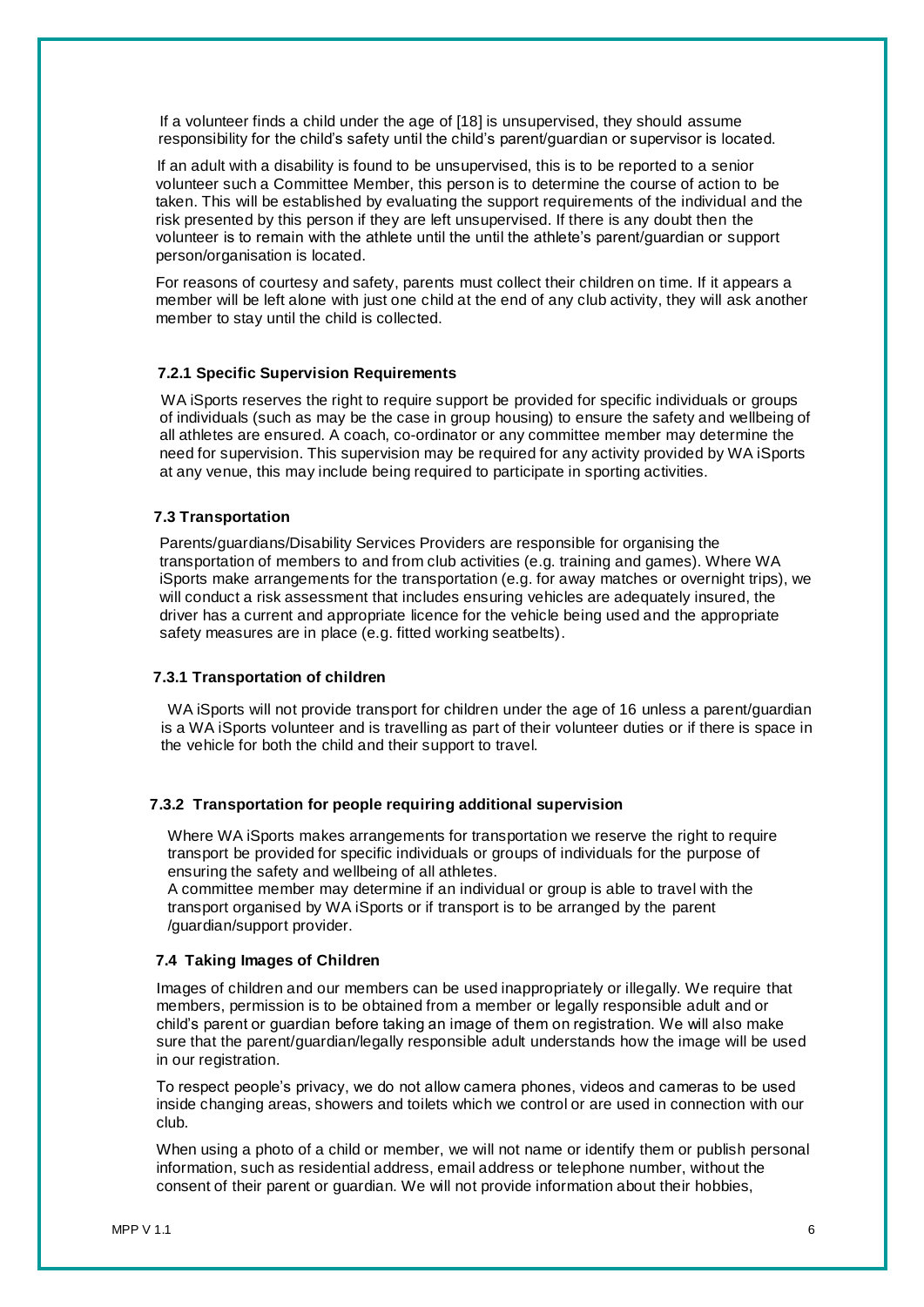interests, school or the like, as this can be used by paedophiles or other persons to "groom" a child.

We will only use images of members that are relevant to our activities and we will ensure that they are suitably clothed in a manner that promotes our club. We will seek permission from parent or guardian about using their images at registration.

# **8. Discrimination, Harassment and Bullying**

WA iSports is committed to providing an environment in which people are treated fairly and equitably and that is, as far as practicable, free from all forms of discrimination, harassment and bullying.

We recognise that people may not be able to enjoy themselves or perform at their best if they are treated unfairly, discriminated against, harassed or bullied.

### **8.1 Discrimination**

Unlawful discrimination involves the less favorable treatment of a person on the basis of one or more of the personal characteristics protected by State or Federal anti-discrimination laws.

Discrimination includes both direct and indirect discrimination:

- **Direct discrimination** occurs if a person treats, or proposes to treat, a person with a protected personal characteristic unfavourably because of that personal characteristic.
- **Indirect discrimination** occurs if a person imposes, or proposes to impose, a requirement, condition or practice that will disadvantage a person with a protected personal characteristic and that requirement, condition or practice is not reasonable.

For the purpose of determining discrimination, the offender's awareness and motive are irrelevant.

### **8.2 Harassment**

Harassment is any unwelcome conduct, verbal or physical, that intimidates, offends or humiliates another person and which happens because a person has a certain personal characteristic protected by State or Federal anti-discrimination legislation.

The offensive behaviour does not have to take place a number of times, a single incident can constitute harassment.

Sexual harassment is one type of harassment. Sexual harassment involves unwelcome conduct, remarks or innuendo of a sexual nature. It covers a wide range of behaviours and can be verbal, written, visual or physical. Sexual harassment is not limited to members of the opposite sex.

Every person is covered by the anti-discrimination laws that apply in their State as well as the Federal anti-discrimination laws.

The following is a list of all the personal characteristics that apply throughout Australia:

- gender;
- race, colour, descent, national or ethnic origin, nationality, ethno-religious origin, immigration;
- national extraction or social origin:
- marital status, relationship status, the identity of a spouse or domestic partner;
- pregnancy, potential pregnancy, breastfeeding;
- family or carer responsibilities, status as a parent or carer;
- age;
- religion, religious beliefs or activities;
- political beliefs or activities;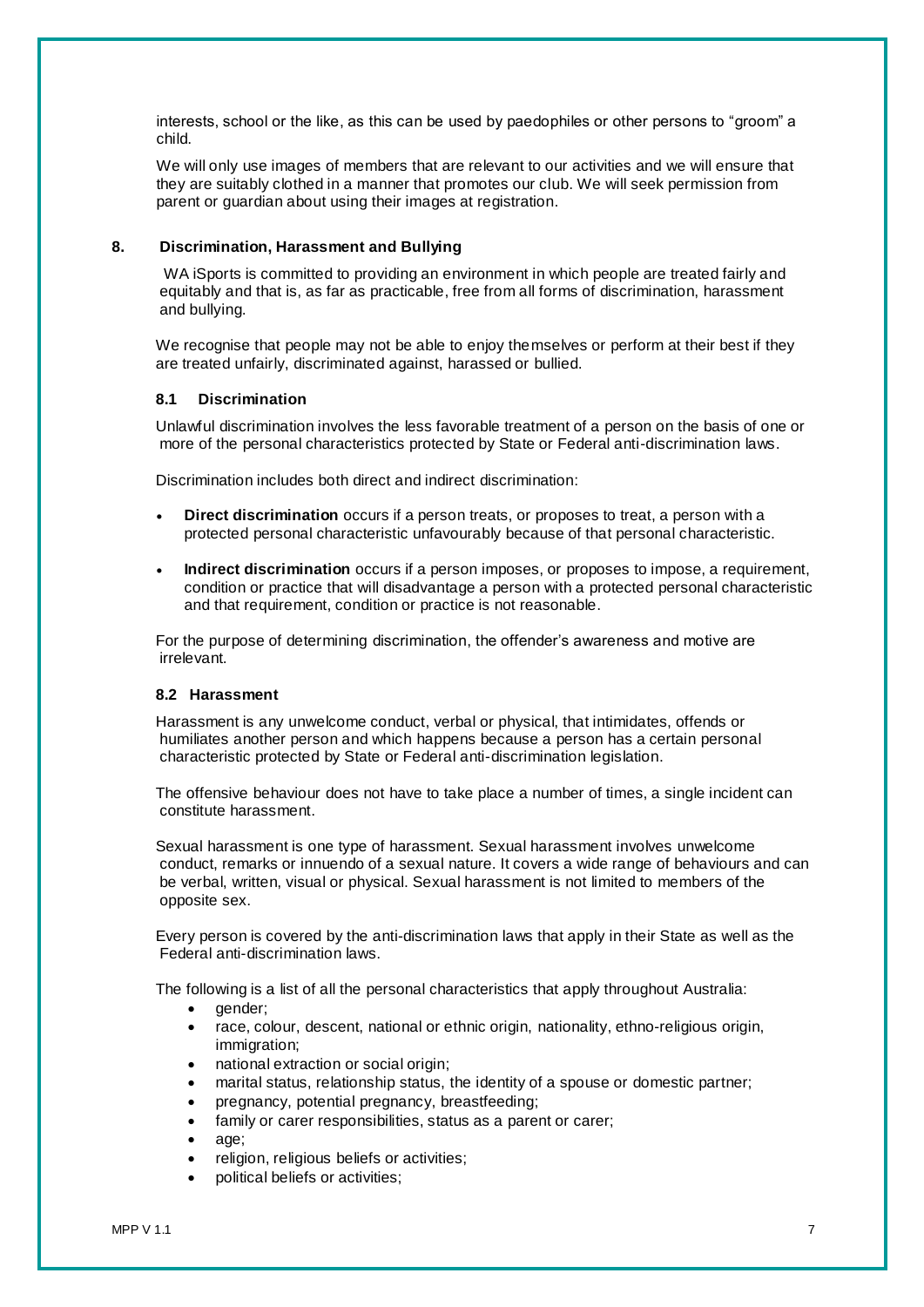- lawful sexual activity;
- sexual orientation and gender identity;
- profession, trade, occupation or calling;
- the irrelevant criminal record spent convictions;
- irrelevant medical record;
- member of association or organisation of employees or employers, industrial activity, trade union activity;
- physical features;
- disability, mental or physical impairment;
- defence service; and
- personal association with someone who has, or is assumed to have, any of these personal characteristics.

The legislation also prohibits:

- racial, religious, homosexual, transgender and HIV/AIDS vilification; and
- victimisation resulting from a complaint.

### **8.3 Bullying**

WA iSports is committed to providing an environment that is free from bullying. We understand that bullying has the potential to result in significant negative consequences for an individual's health and wellbeing, and we regard bullying in all forms as unacceptable at our club.

Bullying is characterised by repeated, unreasonable behaviour directed at a person, or group of persons, that creates a risk to health and safety. Bullying behaviour is that which a reasonable person in the circumstances would expect to victimise, humiliate, undermine, threaten, degrade, offend or intimidate a person. Bullying behaviour can include actions of an individual or group.

Whilst generally characterised by repeated behaviours, one off instances can amount to bullying.

The following types of behaviour, where repeated or occurring as part of a pattern of behaviour, would be considered bullying:

- verbal abuse including shouting, swearing, teasing, making belittling remarks or persistent unjustified criticism;
- excluding or isolating a group or person;
- spreading malicious rumours; or
- psychological harassment such as intimidation.

Bullying includes cyber-bulling which occurs through the use of technology. New technologies and communication tools, such as smart phones and social networking websites, have greatly increased the potential for people to be bullied though unwanted and inappropriate comments. We will not tolerate abusive, discriminatory, intimidating or offensive statements being made online.

If any person believes they are being, or have been, bullied by another person or organisation bound by this policy, he or she may make a complaint (refer to item 10 of this policy).

### *9.* **Inclusive practices;**

WA iSports is welcoming and we will seek to include members from all areas of our community

- The following are examples of some of our inclusive practices*.*
- the use of visual prompts
- use of Makaton
- working with the multi-cultural society to support members from culturally and linguistically diverse backgrounds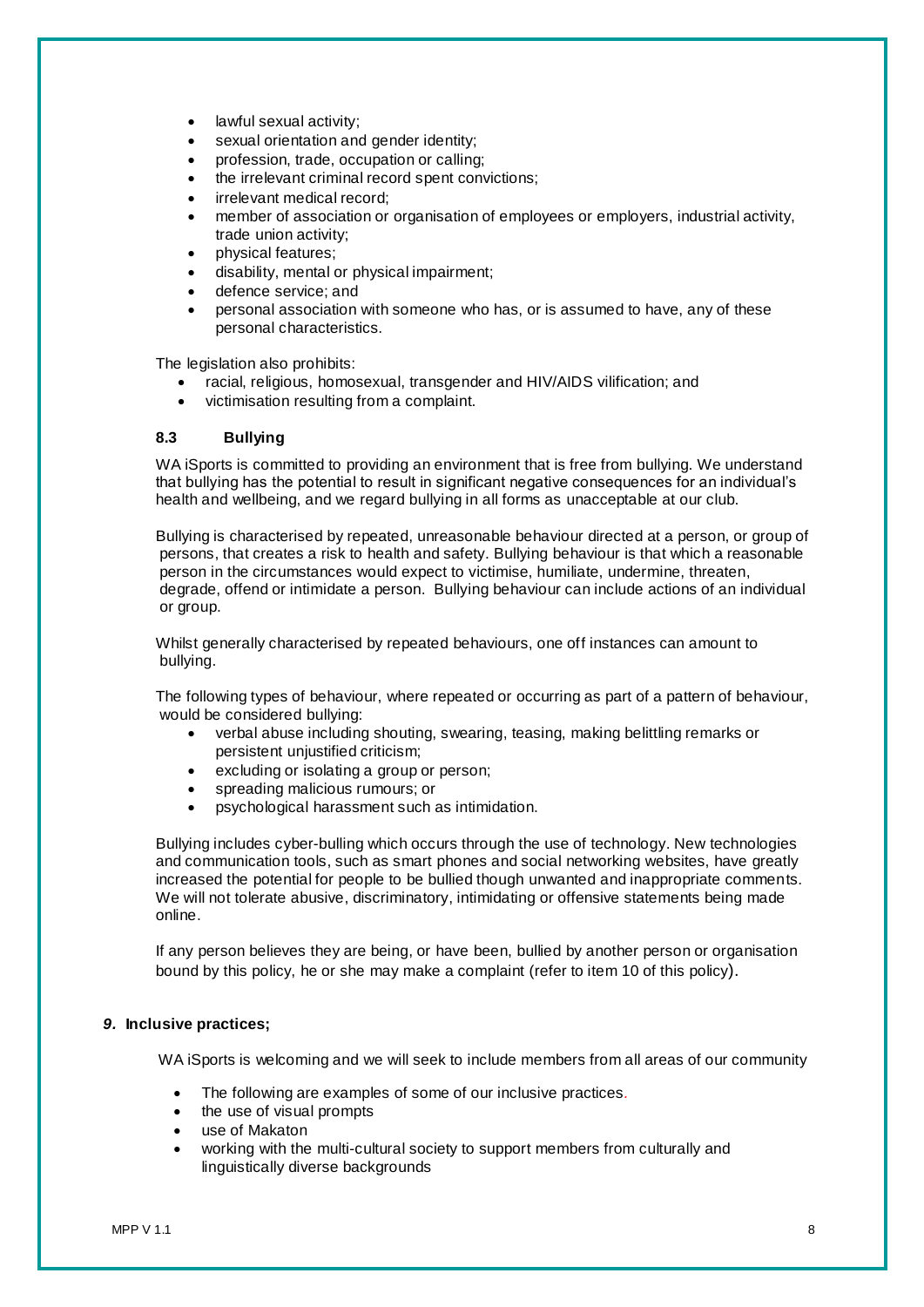- WA iSports will strive to provide adaptive equipment to meet the needs of individual participants
- WA iSports will tailor programs to meet the needs of individuals
- the development of positive behaviour plans
- provision of low and no cost sporting activities
- modified rules to suit the needs of individuals
- where possible athletes will play sport in environments that are open to the public
- provision of quiet spaces and/or hearing protection
- using clear and concise language
- using appropriate font style and size
- providing information in alternative formats

# **9.1 People with a disability**

WA iSports will not discriminate against any person because they have a disability. Where it is necessary, we will make reasonable adjustments (e.g. modifications to equipment and rules) to enable participation.

## **9. 2 People from diverse cultures**

We will support, respect and encourage people from diverse cultures and religions to participate in our club and where possible we will accommodate requests for flexibility (e.g. modifications to uniforms).

# **9.3 Sexual & Gender Identity**

All people, regardless of their sexuality or gender identity, are welcome at our club. We strive to provide a safe environment for participation and will not tolerate any form of discrimination or harassment because of a person's sexuality or gender identity.

# **9.4 Pregnancy**

WA iSports is committed to treating pregnant women fairly and to removing any unreasonable barriers to their full participation in our club's activities. We will not tolerate any discrimination or harassment against pregnant women.

We will take reasonable care to ensure the continuing safety, health and wellbeing of pregnant women. We will advise pregnant women that there may be risks involved with their continuing participation in sport, and we will encourage them to obtain medical advice about those risks. Pregnant women should be aware that their own health and wellbeing, and that of their unborn child, is of utmost importance in their decision-making to the extent they choose to participate in our sport.

We encourage all pregnant women to talk with their medical advisers, make themselves aware of the facts about pregnancy in sport and ensure that they make informed decisions about their participation in our sport. Pregnant women should make these decisions themselves, in consultation with their medical advisers and in discussion with WA iSports We will only require pregnant women to sign a disclaimer in relation to their participation in our sport whilst they are pregnant if all other participants are required to sign one in similar circumstances. We will not require women to undertake a pregnancy test.

If a pregnant woman believes she is being or has been, harassed or discriminated against by another person bound by this policy, she may make a complaint (see section 10).

### **9.5 Girls playing in boy's teams**

There is no separate sex competition or training within WA iSports.

We note that Federal anti-discrimination laws provide that it is not unlawful to discriminate on grounds of sex by excluding persons from participation in any competitive sporting activity in which the strength, stamina or physique of competitors is relevant.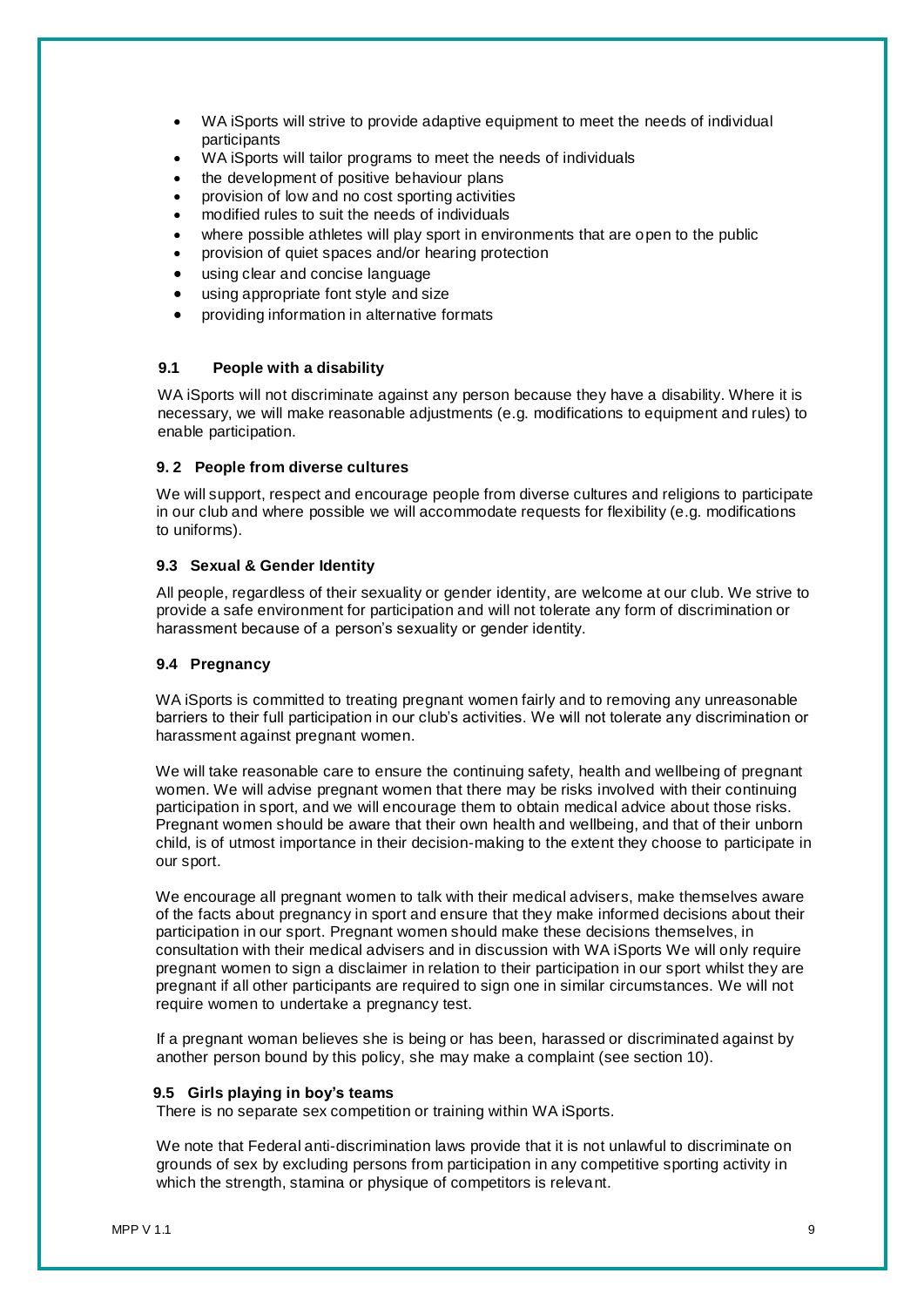# **10 Responding to Complaints**

To ensure that grievances/complaints raised by members (*including members of the Committee*), volunteers, stakeholders or community members are dealt with in a prompt and equitable manner.

# **10.1 Complaints**

WA iSports takes all complaints about on and off-field behaviour seriously. Our club will handle complaints based on the principles of procedural fairness, and ensure: (In line with our rules of association).

It is recognised that people associated with the Club will from time to time have grievances or complaints that need to be resolved, in the interest of maintaining good relationships WA iSports Incorporated believes that:

- People have the right to have their grievances receive careful consideration through established processes that are timely and based on fairness and respect
- The best resolution is one that is reached cooperatively and informally where possible prior to a formal complaint being lodged in writing
- A person making a complaint or airing a grievance will not be disadvantaged in anyway as a direct result
- Where a formal complaint is received by the Committee it will be considered in a timely and confidential manner and documented together with the steps towards resolution

More serious complaints may be escalated to our Peak Body WADSA and or DSR.

If the complaint relates to suspected child abuse, sexual assault or other criminal activity, then our club may need to report the behaviour to the police and/or relevant government authority.

**10.2 Complaint Handling Process** (see appendix 3).

# **10.3 Disciplinary Sanctions**

Our club may take disciplinary action against anyone found to have breached our policy or made false and malicious allegations. Any disciplinary measure imposed under our policy must:

- be applied consistently with our rules of association and requirements;
- be fair and reasonable:
- be based on the evidence and information presented and the seriousness of the breach; and
- be determined by our constituent documents, by Laws and the rules of the game.

Possible sanctions that may be taken include:

- a direction that the individual make verbal and/or written apology;
- counselling of the individual and/or their support to address behaviour;
- the development of a positive behaviour plan
- ineligibility to participate in club activites
- time-out
- withdrawal of any awards, placings, records, achievements bestowed in any tournaments, activities or events held or sanctioned by our club;
- suspension or termination of membership, participation or engagement in a role or activity;
- suspension from spectating
- any other form of discipline that our club considers reasonable and appropriate.

### **10.4 Appeals**

The complainant or respondent may be entitled to lodge an appeal against a decision made in relation to a complaint (including a decision where disciplinary sanctions are imposed by our club) to our Peak Body WADSA. Appeals must be based on any right of appeal provided for in the relevant constituent documents, rules, regulations or by laws (attachment 3).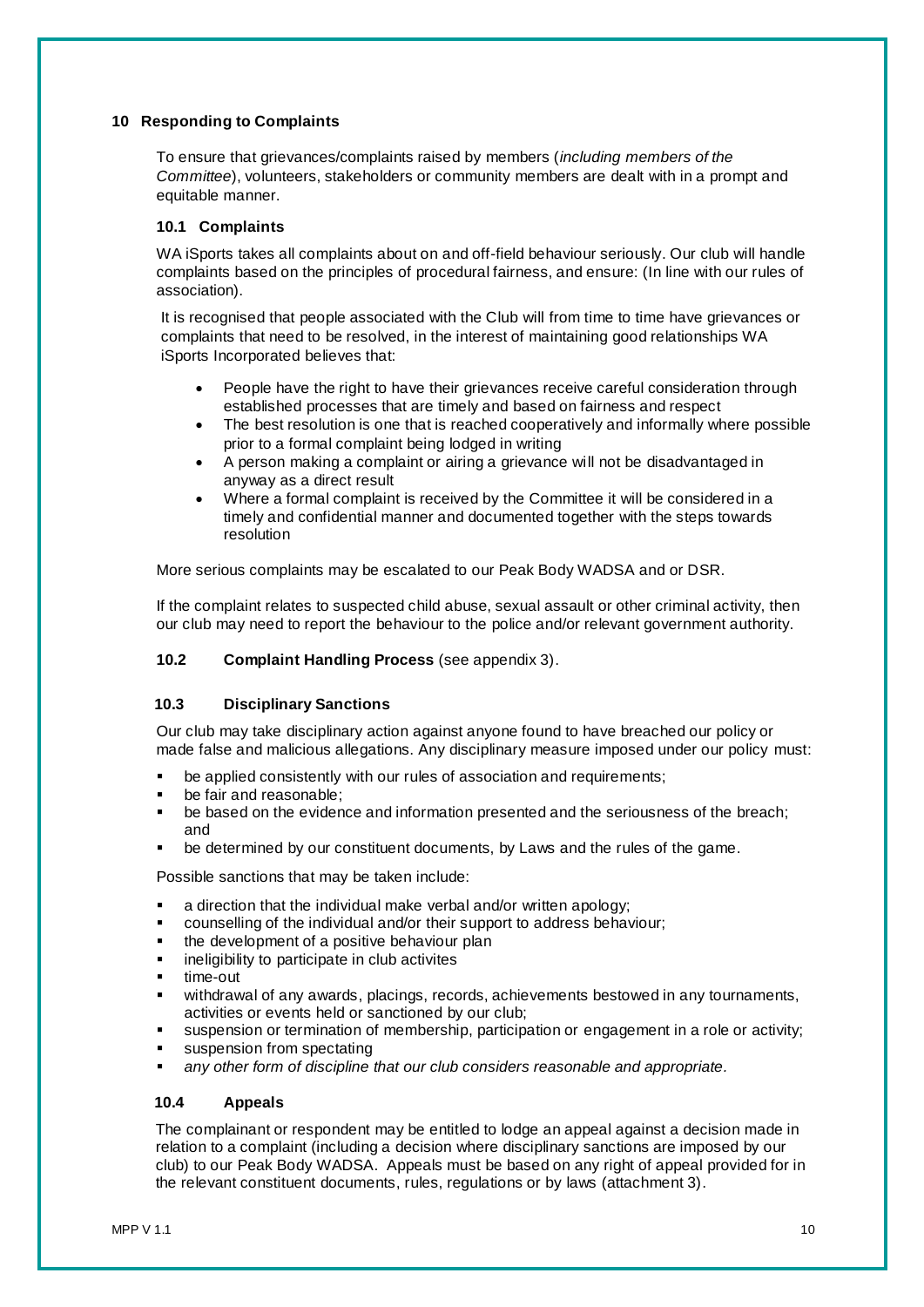# **Attachment 1.1: MEMBER PROTECTION DECLARATION**

WA iSports has a duty of care to all those associated with our club and to the individuals and organisations to whom this policy applies. As a requirement of our Member Protection Policy, we must enquire into the background of those who undertake any Volunteering, coaching or in the provision of paid services on a regular basis who have contact with our members including people under the age of 18 years.

|    | sincerely declare:                                                                                                                                                                                                               |  |
|----|----------------------------------------------------------------------------------------------------------------------------------------------------------------------------------------------------------------------------------|--|
| 1. | I do not have any criminal charge pending before the courts.                                                                                                                                                                     |  |
| 2. | I do not have any criminal convictions or findings of guilt for sexual offences, offences related to<br>children or acts of violence                                                                                             |  |
| 3. | I have not had any disciplinary proceedings brought against me by an employer, sporting<br>organisation or similar body involving child abuse, sexual misconduct or harassment, other forms<br>of harassment or acts of violence |  |
| 4. | To my knowledge, there is no other matter that the club may consider to constitute a risk to its<br>members, employees, volunteers, athletes or reputation by engaging me.                                                       |  |
| 5. | I will notify the Chairperson of the club immediately upon becoming aware that any of the matters<br>set out in clauses 1 to 4 above has changed.                                                                                |  |
|    |                                                                                                                                                                                                                                  |  |
|    |                                                                                                                                                                                                                                  |  |

## **Parent/Guardian Consent (in respect our members or a person under the age of 18 years)**

I have read and understood the declaration provided by my child or charge. I confirm and warrant that the contents of the declaration provided for my child or Charge are true and correct in every particular.

Name:……………………………………………….…….

Signature:…………………………………………………

Date: ………………………………………. …………….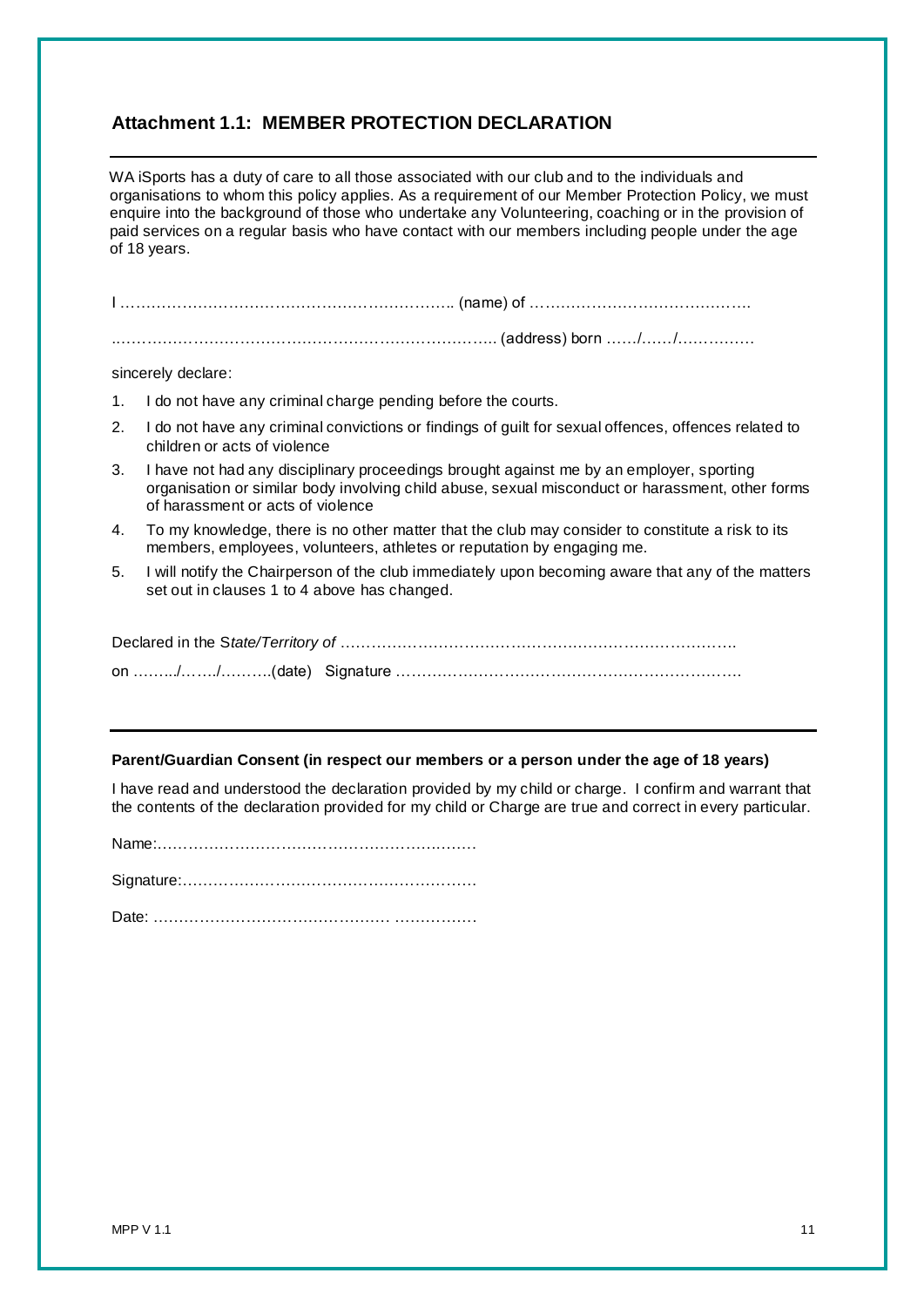# **Attachment 1.2: WORKING WITH CHILDREN CHECK REQUIREMENTS**

Working with Children Checks aim to create a child-safe environment and to protect children and young people involved in our sport from physical and sexual harm.

They assess the suitability of people to work with children and young people and can involve:

- criminal history checks;
- signed declarations:
- referee checks: and
- other relevant background checks to assess a person's suitability to work with children and young people.

Working with Children Check requirements vary across Australia. [Fact Sheets](http://www.playbytherules.net.au/legal-stuff/child-protection/child-protection-laws-explained/screening) for each state and territory are available on the Play by the Rules website: [www.playbytherules.net](http://www.playbytherules.net/)

Detailed information, including the forms required to complete a Working with Children Check, are available from the relevant agencies in each state and territory.

# **Western Australia**

Contact the Department for Child Protection Website: [www.checkwwc.wa.gov.au](http://www.checkwwc.wa.gov.au/) Phone: 1800 883 979

# **Travelling to other states or territories**

It is important to remember that when travelling to other states or territories, representatives of sporting organisations must comply with the legislative requirements of that particular state or territory.

In certain jurisdictions, temporary, time limited exemptions from working with children checks may be available for interstate visitors with a Working with Children Check in their home state.

The laws providing interstate exemptions are not consistent across Australia.

If a volunteer for our club is travelling interstate to do work that would normally require a working for children check, they need to check the relevant requirements of that state or territory.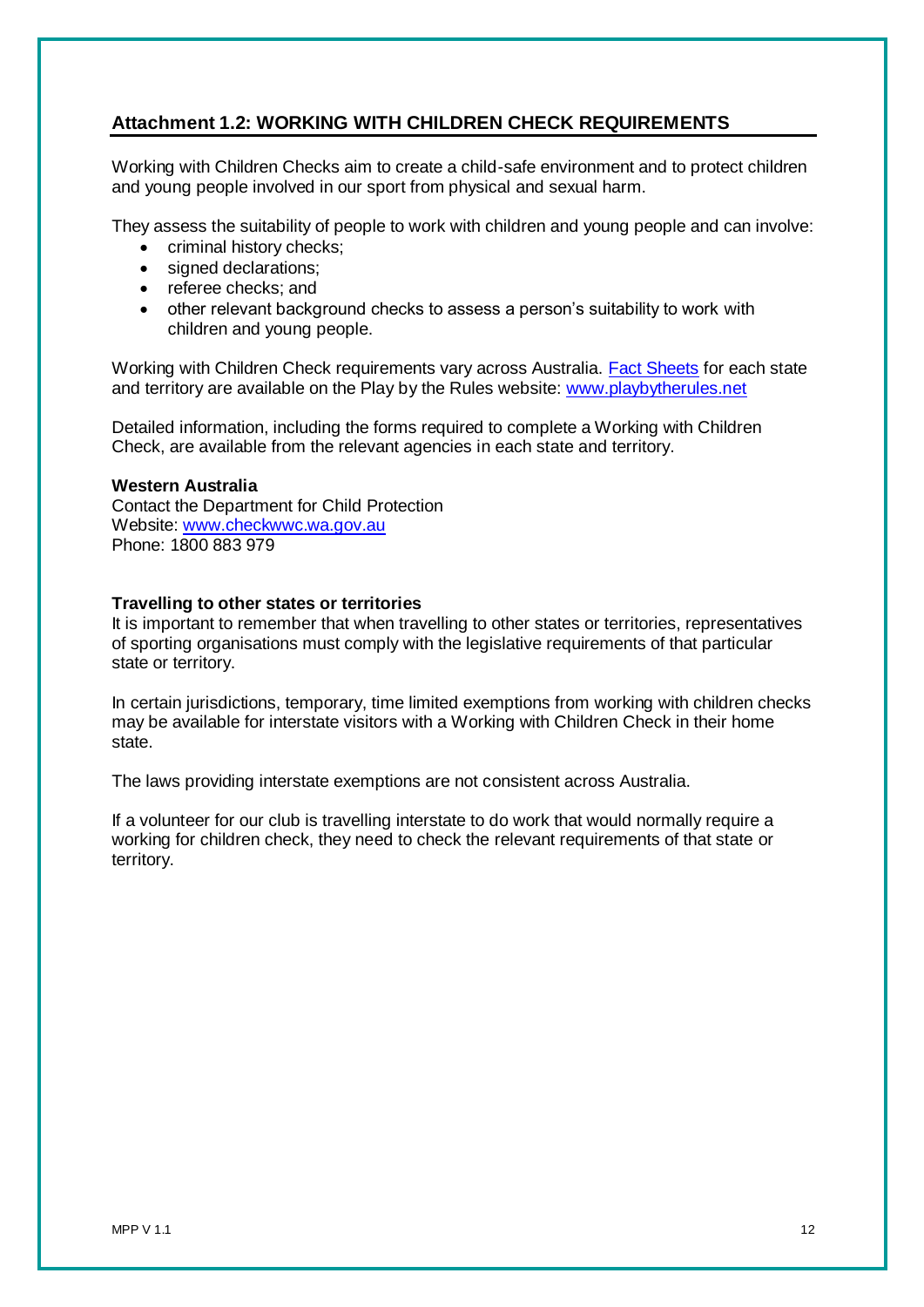# **Attachment 2: CODES OF BEHAVIOUR**

# **PURPOSE**

To ensure that all players, members, spectators, officials, supporters and volunteers have a clear understanding of the behaviour that is to be complied with in order to be a member/supplier/supporter/volunteer of the club.

# **COACHES & COORDINATORS** are required to:

- Respect the rights, dignity and worth of every person
- Comply with the Charter of Human Rights (as outlined at the end of this document)
- Support, encourage and involve all Athletes regardless of their skill level
- Never put anyone down.
- Always consider the well-being and safety of participants
- Encourage participants to value their performances and not results
- Encourage and guide participants to accept responsibility for their own performance and behaviour both on and off the field/court etc.
- Maintain respectful and appropriate relationships with all participants
- Ensure all activities are appropriate to the age, ability and experience of participants
- Promote the positive aspects of the sport e.g. fair play, equal time etc.
- Always respect the official's decision and support them to understand.
- Display consistently high standards of good sporting behaviour and appearance
- Follow all guidelines laid down by the national governing bodies and the WA iSports **Organisation**
- Hold appropriate valid qualifications before commencing to coach and for Coordinator if required
- Never condone rule violations, unfair or unduly rough play or the use of prohibited substances
- Implement programs and processes endorsed by the Club, for example, positive behaviour plans
- Make everyone feel welcome
- Never use offensive language or behaviour
- Follow the clubs complaints and grievance procedure to resolve issues
- To act as a role model at all times.

### **Athletes** *are required to:*

- Respect the rights, dignity and worth of every person
- Comply with the Charter of Human Rights (as outlined at the end of this document)
- Play by the rules and respect the umpire's decisions
- Display good sporting behaviour at all times
- Never use offensive language or behaviour towards anyone or engage in sledging or bullying of any person
- Co-operate with your coach and Coordinator
- Adhere to all club policies
- Adhere to the smoke-free policies of the club
- Not to consume alcohol in any place other than where lawfully allowed
- Never behave in a manner that would damage the reputation of the club either on or off the field/court etc
- Make everyone feel welcome
- Follow the clubs complaints and grievance procedure to resolve issues
- Give everyone a "fair go" so all participants get to join in, no matter what their level of skill is.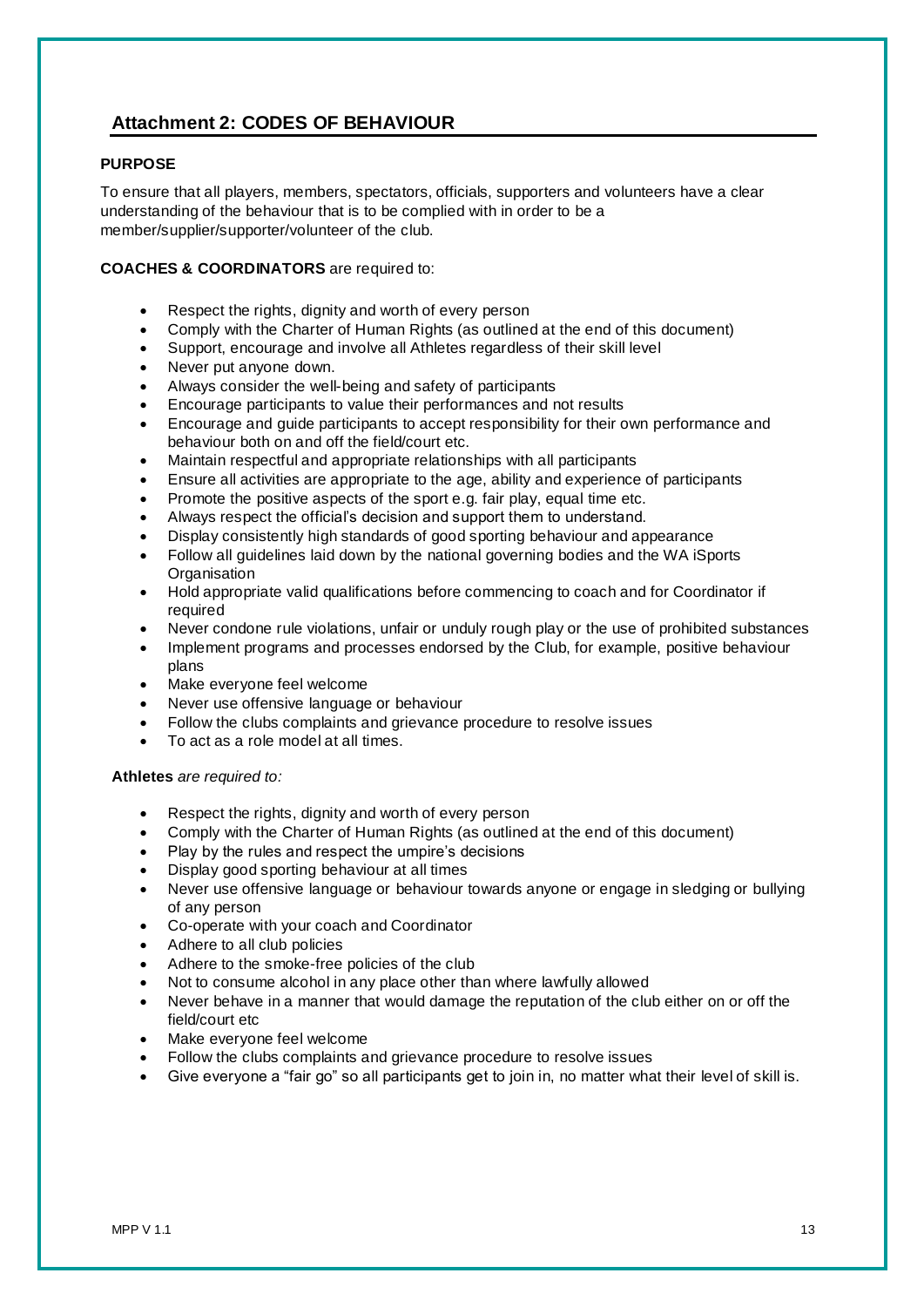# **VOLUNTEERS, PARENTS, SUPPORT, SPECTATORS and** *SPONSORS are required to:*

- Act as good role models and ambassadors for the club at all times
- Comply with the Charter of Human Rights (as outlined at the end of this document)
- Always welcome opposition players, spectators, officials etc. to the club
- Never use offensive language or behaviour to any other person or about any other organisation or club
- Accept the decisions of committee
- Display consistently high standards of good sporting behaviour including respecting the official's decisions
- Adhere to the smoke-free policies of the club
- Not consume alcohol in any place other than where lawfully allowed
- Adhere to and support the Club policies
- Follow the clubs complaints and grievance procedure to resolve issues

#### **Purpose**

The purpose of this document is to set out the standards of behaviour expected of Committee Members. In agreeing to be part of the Committee, each member must also agree to adhere to this code at all times.

### **Codes**

Committee Members must:

- Be diligent in their role
- Comply with the Charter of Human Rights (as outlined at the end of this document)
- Attend Committee meetings or forward their apology prior to the meeting (minimum of 8 per year)
- Treat all people associated with the Club, including members, volunteers, partners, external stakeholders, and other Committee Members with respect
- Always consider the welfare of the Club's members above on field success
- Attend to their fiduciary responsibility and make decisions based on what is best for the Club, not for individual interest or gain
- Not take advantage of their position on the Committee in any way
- Declare any Conflicts of Interest as they arrive and act to ensure that these conflicts do not pose a risk to the organisation
- Be open to feedback from members and respond appropriately
- Be honest at all times
- Act as a positive role model with respect to good sporting behaviour
- Refrain from smoking and excessive use of alcohol when attending Club related activities
- Adhere to the policies and procedures established by the Club
- Adhere to the legislative requirements of the Club
- Respect the equipment and resources of the Club and only use these in Club related business
- Not receive gifts that result in personal financial benefit
- Always look for opportunities for improved performance of the Club operations and Committee functions
- Always represent the Club in a professional manner
- Not speak to any party outside of the Committee about any aspect of the Club that could damage the Club or its reputation.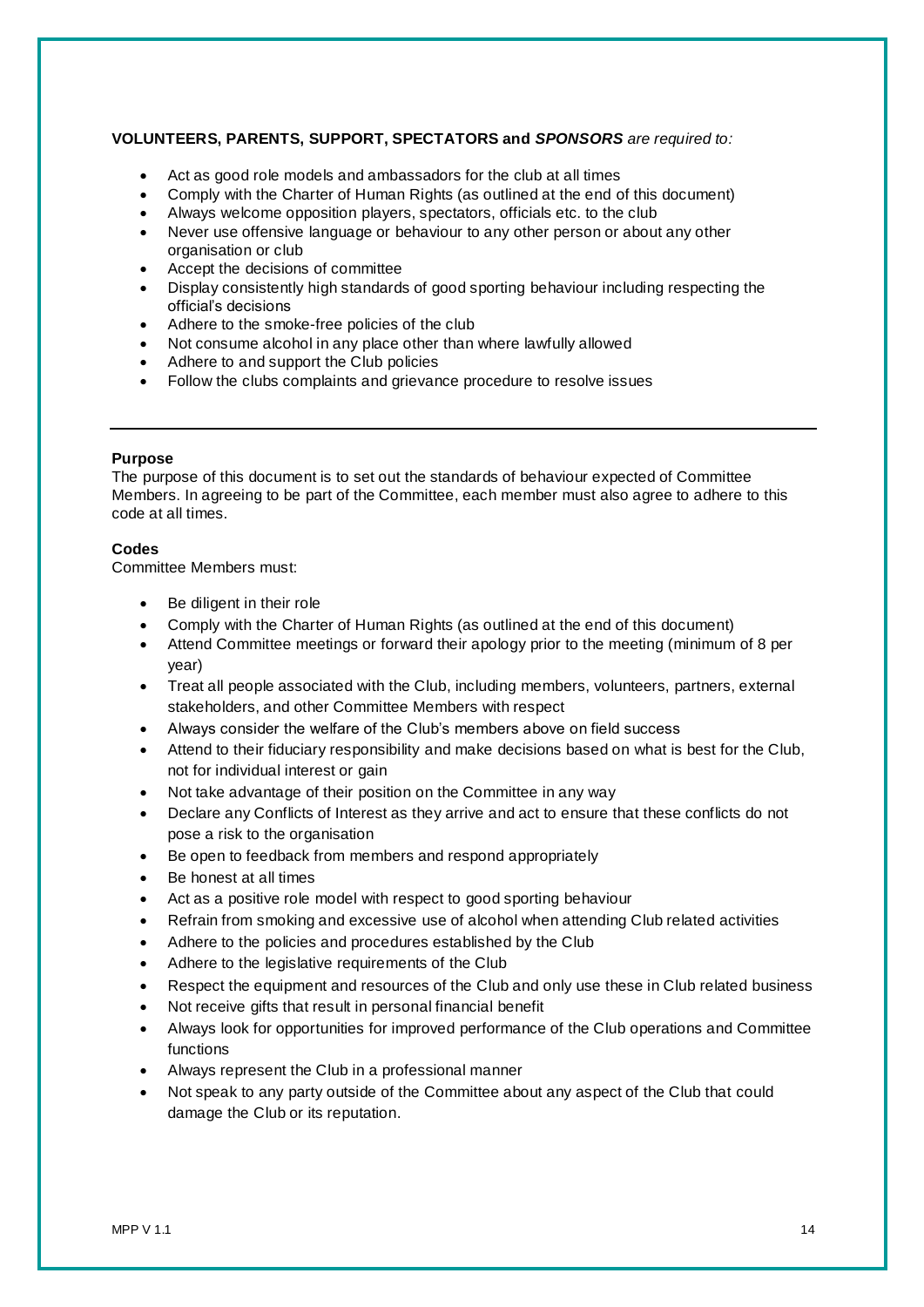# **Charter of Human Rights**

We all have equal rights. Everyone's rights are the same. You **cannot** treat someone unfairly or differently because of:











- Colour, culture or race, family background or the country they come from
- Their religion, religious belief or activity
- Their disability, disease or injury, including injury from work
- Whether the person is a parent or carer. For example, they care for children or family members their age
- Their sex. For example, whether they are a man or a woman
- Being pregnant or breastfeeding
- Sexual activity that is OK by the law. For example, it is not OK to treat someone unfairly because of who the person has sex with
- Their sexual orientation or gender identity. For example, gay, lesbian, bisexual, transsexual, transgender, queer or heterosexual
- Whether a person is married or not. For example, married, divorced, unmarried or living together
- Their physical features. For example, height, weight, size, hair or birthmarks
- Their actions about rights at work. For example, because a person asks questions or talks about problems with their rights at work
- Their union activity. For example, because a person is a member of a trade union or not, going on strike or not their politics, political beliefs or activities or because a person does not take part in political activities
- Also, you cannot treat a person unfairly because that person knows someone who has features on this list.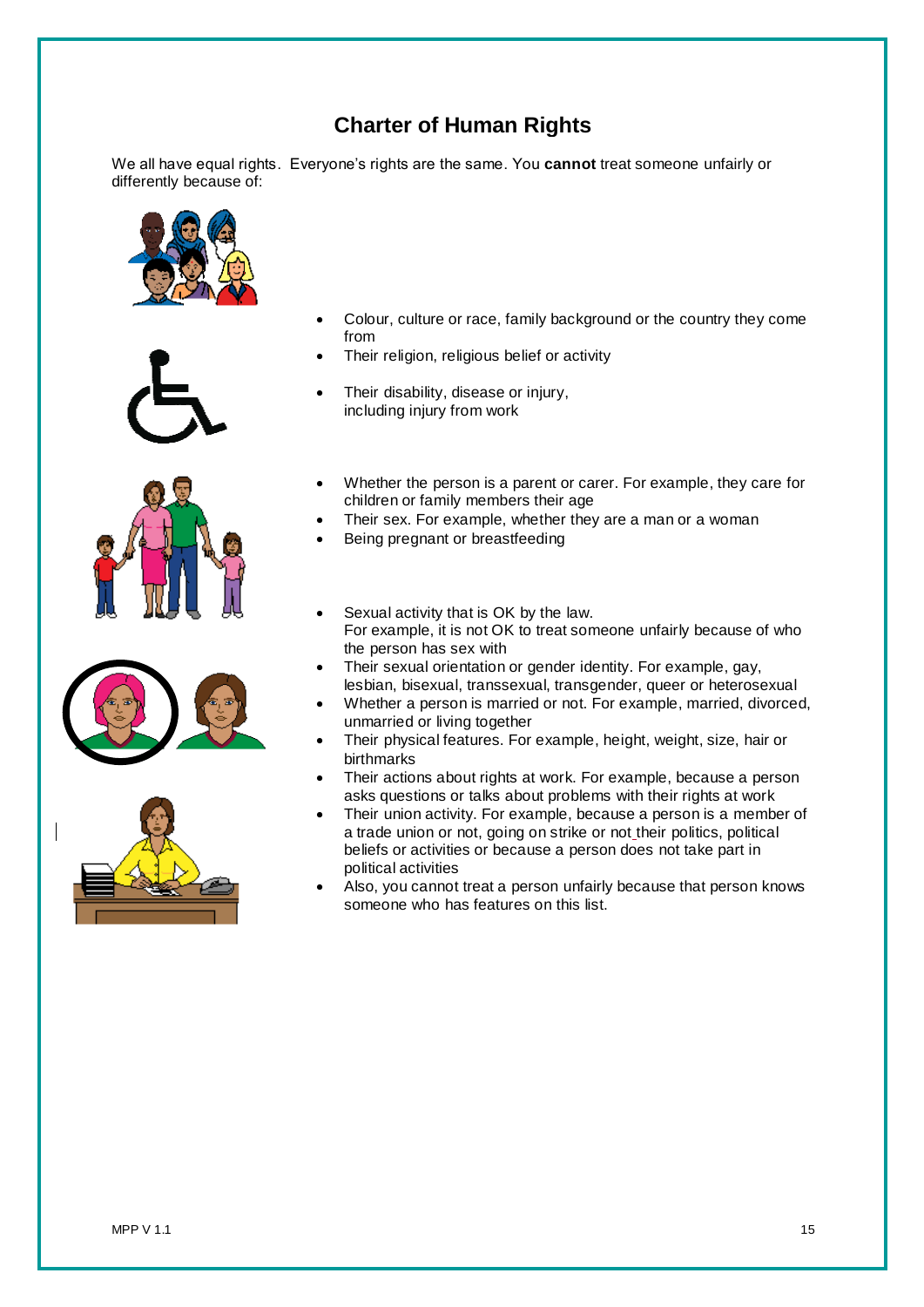# **Attachment 3: GREIVANCE AND COMPLAINTS POLICY AND PROCEEDURE**

# **PURPOSE**

To ensure that grievances/complaints raised by members (*including members of the Committee*), volunteers, stakeholders or community members are dealt with in a prompt and equitable manner.

# **POLICY**

It is recognised that people associated with the Club will from time to time have grievances or complaints that need to be resolved, in the interest of maintaining good relationships WA iSports Incorporated believes that:

- People have the right to have their grievances receive careful consideration through established processes that are timely and based on fairness and respect
- The best resolution is one that is reached cooperatively and informally where possible prior to a formal complaint being lodged in writing
- A person making a complaint or airing a grievance will not be disadvantaged in anyway as a direct result
- Where a formal complaint is received by the Committee it will be considered in a timely and confidential manner and documented together with the steps towards resolution

# **PROCEDURES**

**Parties to the dispute:** The parties to a dispute must attempt to resolve the dispute between themselves within 14 days after the dispute has come to the attention of each party.

# **Steps to Making a Complaint / Achieving Resolution**

- 1. Speak to the person causing the problem and inform them of the behaviour, decision or action that the complaint or grievance refers to. Discuss possible solutions.
	- a) If you are not able to express your concern/s then you can communicate to a person who you trust to act on your behalf.
	- b) A concern may be raised by someone who is worried about your safety or wellbeing; if this is the case they first need to seek your permission.
	- c) Sometimes an action may need to be taken without your permission or before discussing it with you. This action would only happen in the case of a serious problem, immediate threat or if you are not in a position to give permission.

### **Seeking Resolution**

**If at Step 1** - the issues cannot be resolved informally within 14 days, a complaints process will be followed. The process is based on procedural fairness which requires the circumstance or context to be considered, a lack of bias, evidence to support decisions and inquiry into a dispute. WA iSports will facilitate open discussion, ensure confidentiality, fairness and respect are maintained, and, that the complaint will be dealt with in a timely manner. Any party to the dispute may start the formal grievance procedure.

### **Formal Complaint/Grievance Procedure**

A person who chooses to make their grievance or complaint formal must do so in writing to the secretary.

The formal complaint or grievance must include the following information:

- a. the parties' names to the dispute; and
- b. the matters that are the subject of the dispute.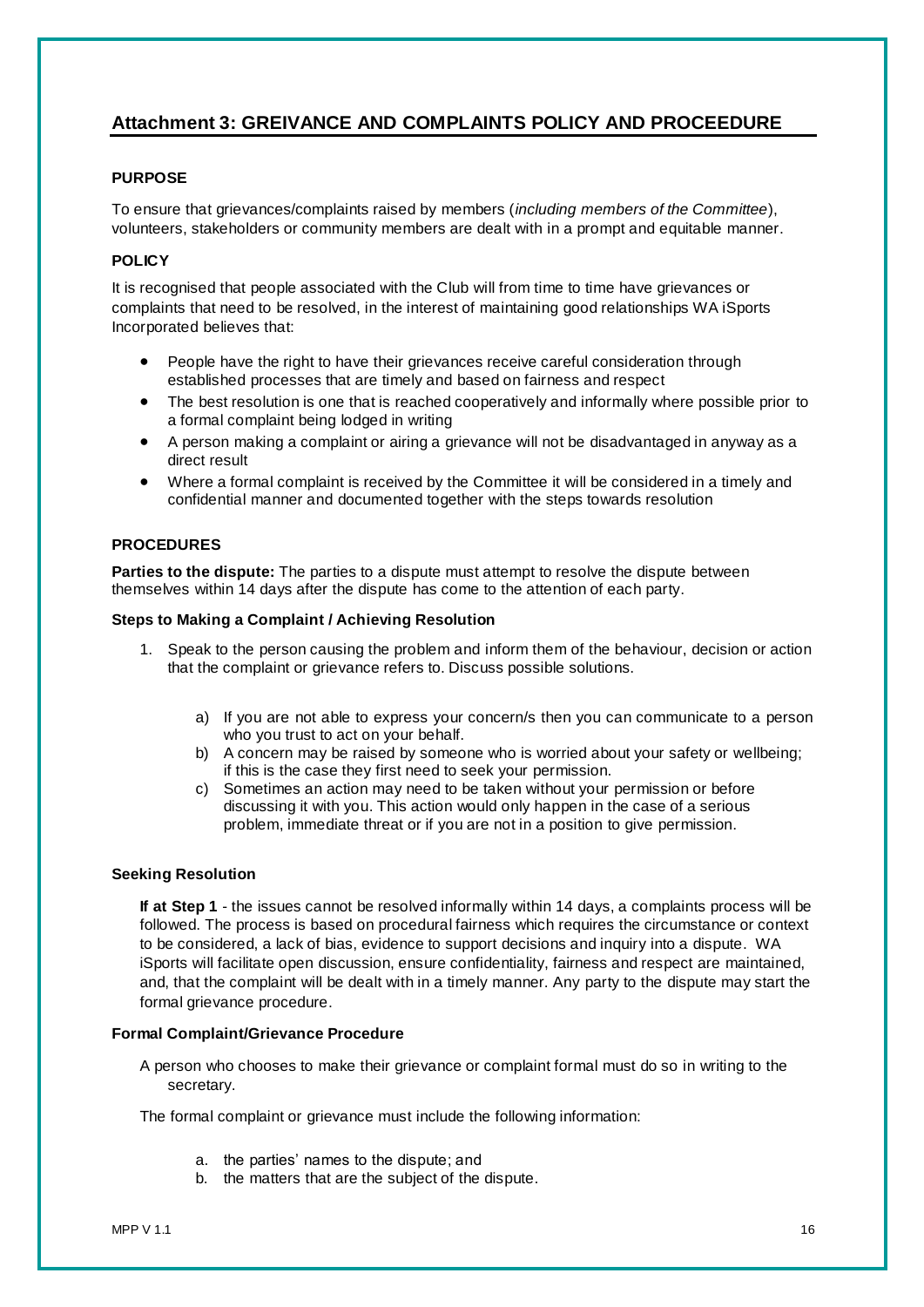### **Complaint/Grievance Resolution Procedure**

- 1. Once a formal complaint/grievance is received, within 28 days the secretary will convene an executive committee meeting. Prior to this meeting, the executive will assign to one of its members the task of collecting additional information about the complaint. If the complaint directly concerns a member of the executive that member will not be involved in this step.
- 2. The secretary will provide in writing of no less than 7 days' notice advising each party of when the executive committee will meet to consider and determine the outcome of the dispute.

The written notice will state:

- 1. The party, or the party's representative, may attend the meeting and will be given a reasonable opportunity to make written or oral (or both written and oral) submissions to the executive committee about the dispute.
- 2. If
	- a) the dispute is between one or more members of the Club; and
	- b) any party to the dispute gives written notice to the secretary stating that the party —
		- (i) does not agree to the dispute being determined by the committee; and
		- (ii) requests the appointment of a mediator under rule 23 or the Rules of association,

the committee must not determine the dispute.

#### **Determination of Dispute by Executive Committee**

- 1. At the committee meeting at which a dispute is to be considered and determined, the committee must: a) give each party to the dispute, or the party's representative, a reasonable opportunity to make written or oral (or both written and oral) submissions to the committee about the dispute; and b) give due consideration to any submissions made; and c) determine the dispute. 2. The committee must give each party to the dispute written notice of the committee's
- determination, and the reasons for the determination, within 7 days after the committee meeting at which the determination is made.
- 3. A party to the dispute may, within 14 days after receiving notice of the committee's determination give written notice to the secretary requesting the appointment of a mediator.
- 4. If notice is given under subrule (3), each party to the dispute is a party to the mediation.

#### **Mediation**

Appointment of mediator

- 1. The mediator must be a person chosen  $-$  (a) if the appointment of a mediator was requested by a member by agreement between the Member and the executive committee, or (b) if the appointment of a mediator was requested by a party to a dispute by agreement between the parties to the dispute.
- 2. If there is no agreement between all parties including the executive then the executive committee must appoint the mediator.
- 3. The person appointed as mediator by the executive committee must be a person who acts as a mediator for another not-for-profit body, such as a community legal centre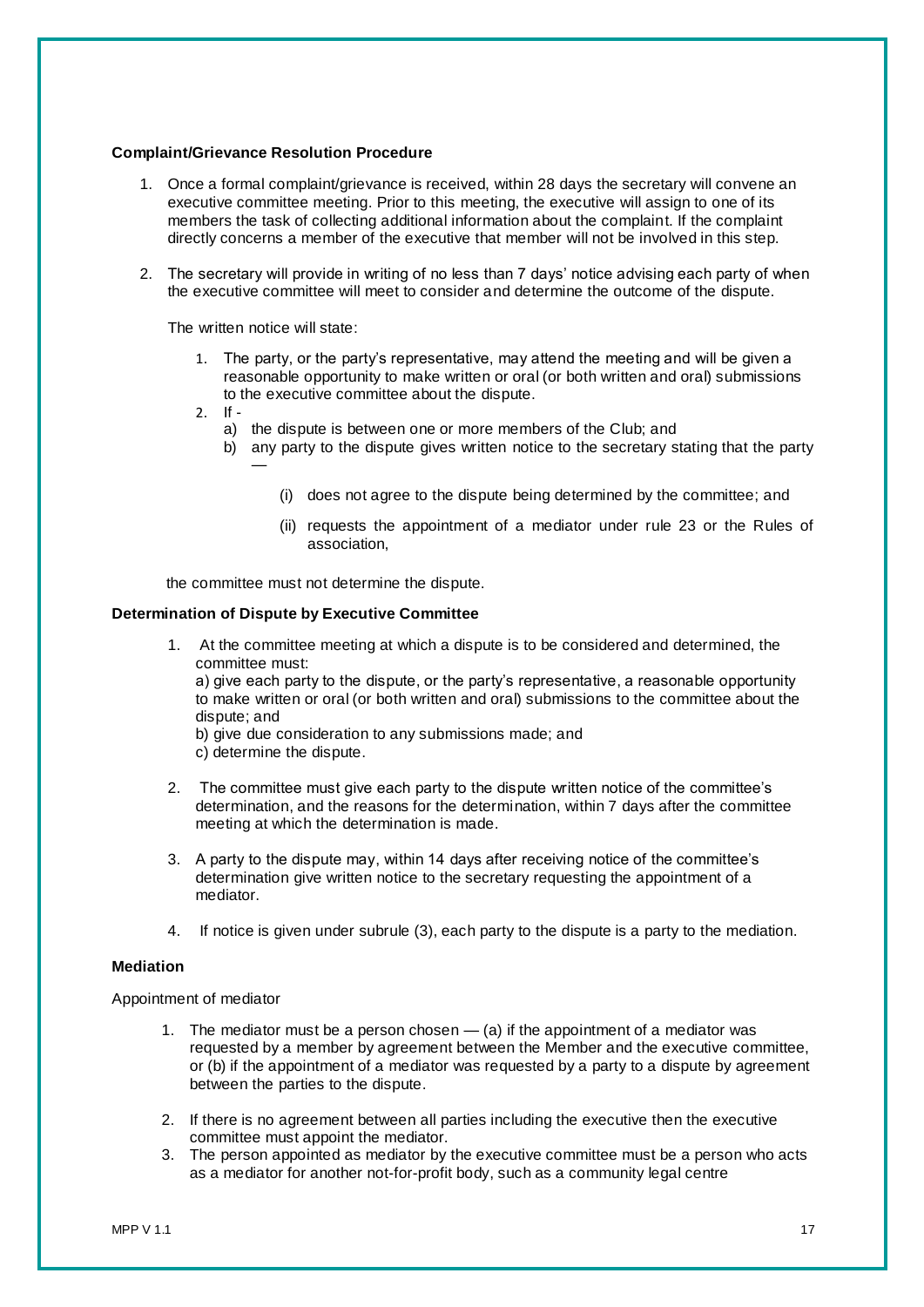### **4. Mediation process**

- 1. The parties to the mediation must attempt in good faith to settle the matter that is the subject of the mediation.
- 2. Each party to the mediation must give the mediator a written statement of the issues that need to be considered at the mediation at least 5 days before the mediation takes place.
- 3. In conducting the mediation, the mediator must  $-$  (a) give each party to the mediation every opportunity to be heard; and (b) allow each party to the mediation to give due consideration to any written statement given by another party; and (c) ensure that natural justice is given to the parties to the mediation throughout the mediation process.
- 4. The mediator cannot determine the matter that is the subject of the mediation.
- 5. The mediation must be confidential, and any information given at the mediation cannot be used in any other proceedings that take place in relation to the matter that is the subject of the mediation.
- 6. The costs of the mediation are to be paid by the party or parties to the mediation that requested the appointment of the mediator.

If mediation results in decision to suspend or expel being revoked

 $If =$ 

(a) mediation takes place because a member whose membership is suspended or who is expelled from the Association gives notice; and

(b) as the result of the mediation, the decision to suspend the member's membership or expel the member is revoked, that revocation does not affect the validity of any decision made at a committee meeting or general meeting during the period of suspension or expulsion.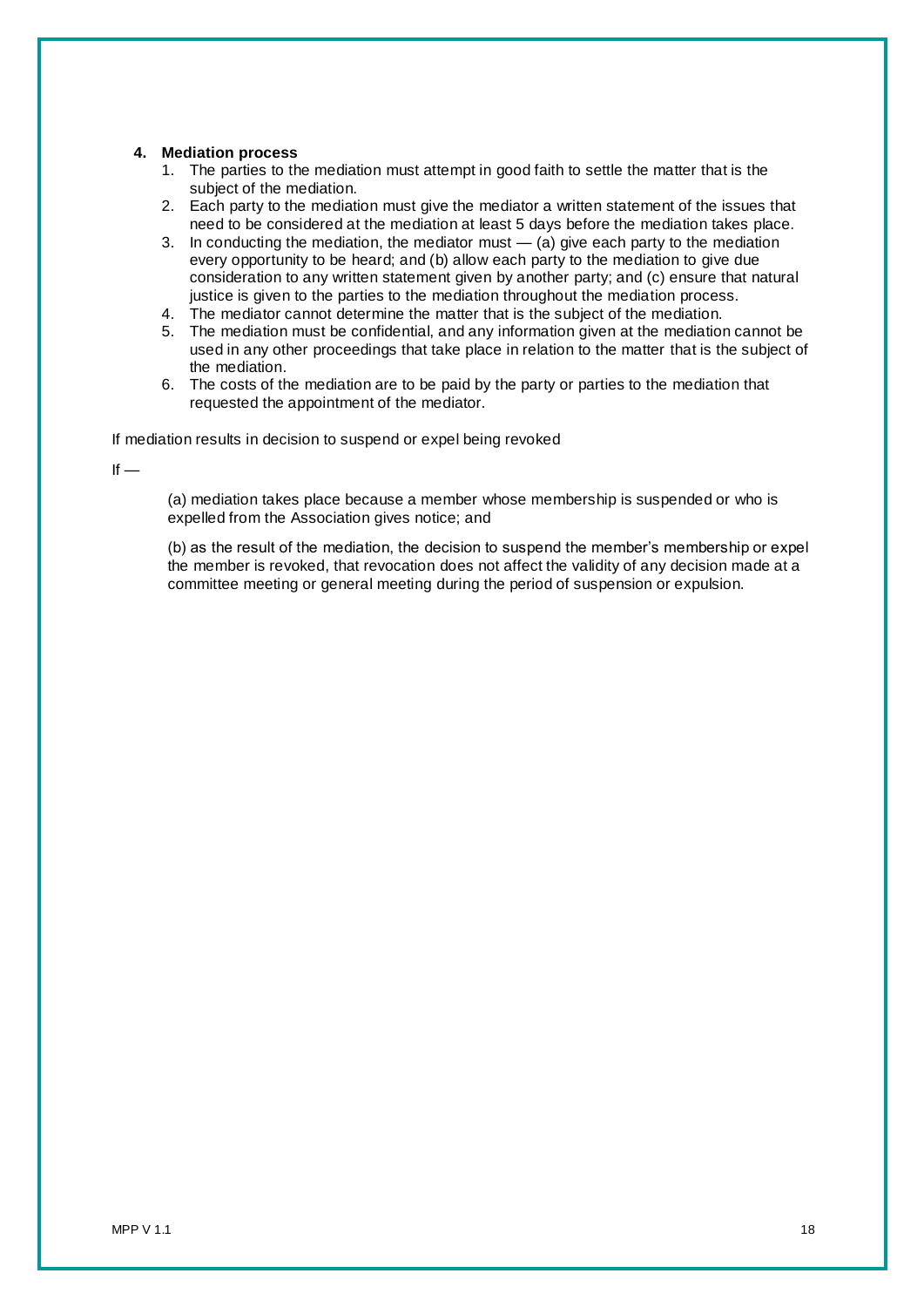# **Attachment 4: REPORTING DOCUMENT**

# **RECORD OF COMPLAINT**

| Name of person receiving complaint                           | Date: $\angle$                    |                          |                               |
|--------------------------------------------------------------|-----------------------------------|--------------------------|-------------------------------|
| <b>Complainant's name</b>                                    |                                   |                          |                               |
|                                                              | $\Box$ Over 18<br>$\Box$ Under 18 |                          |                               |
| <b>Complainant's contact details</b>                         | Phone:<br>Email:                  |                          |                               |
| Complainant's role/status in club                            | $\Box$ Administrator (volunteer)  |                          | □ Coach/Assistant Coach       |
|                                                              | $\Box$ Parent                     | $\Box$ Support personnel |                               |
|                                                              | $\Box$ Athlete/player             | $\Box$ Employee (paid)   |                               |
|                                                              | $\Box$ Spectator                  |                          | $\Box$ Other official: $\Box$ |
|                                                              |                                   |                          |                               |
| Name of person or party being complained<br>about            | $\Box$ Over 18                    |                          |                               |
|                                                              | $\Box$ Under 18                   |                          |                               |
| Person complained about role or<br>association with the club | $\Box$ Administrator (volunteer)  |                          | □ Coach/Assistant Coach       |
|                                                              | $\Box$ Parent                     | $\Box$ Support personnel |                               |
|                                                              | $\Box$ Athlete/player             | $\Box$ Employee (paid)   |                               |
|                                                              | $\Box$ Spectator                  |                          | $\Box$ Other official: $\Box$ |
|                                                              |                                   |                          |                               |
| <b>Location/event of alleged issue</b>                       |                                   |                          |                               |
| <b>Description of alleged issue</b>                          |                                   |                          |                               |
|                                                              |                                   |                          |                               |
|                                                              |                                   |                          |                               |
|                                                              |                                   |                          |                               |
|                                                              |                                   |                          |                               |
|                                                              |                                   |                          |                               |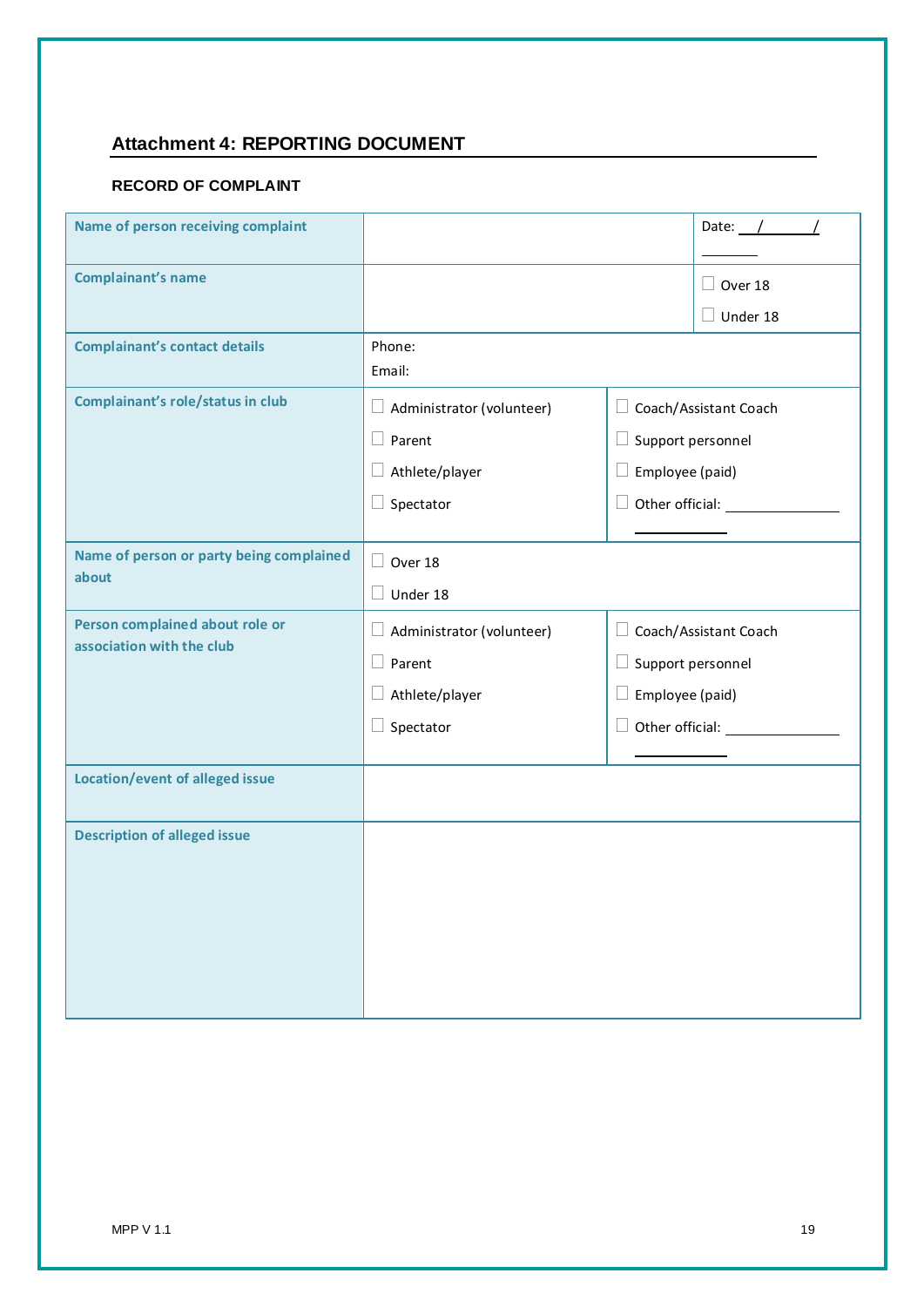| <b>Nature of complaint</b>                | $\Box$ Harassment        | $\Box$ Verbal abuse      | $\Box$ Disability |
|-------------------------------------------|--------------------------|--------------------------|-------------------|
| (category/basis/grounds)                  | Discrimination<br>$\Box$ | $\Box$ Race              | Victimisation     |
| (you can tick more than one box)          | $\Box$ Sexual/sexist     | $\Box$ Bullying          | Pregnancy<br>Ц    |
|                                           | $\Box$ Selection dispute | Physical abuse<br>$\Box$ | Unfair decision   |
|                                           | Coaching methods<br>Ц    | $\Box$ Religion          |                   |
|                                           | $\Box$ Sexuality         |                          |                   |
|                                           | $\square$ Other: $\_\_$  |                          |                   |
|                                           |                          |                          |                   |
| What they want to happen to fix issue     |                          |                          |                   |
|                                           |                          |                          |                   |
|                                           |                          |                          |                   |
|                                           |                          |                          |                   |
|                                           |                          |                          |                   |
|                                           |                          |                          |                   |
|                                           |                          |                          |                   |
| Information provided to them              |                          |                          |                   |
|                                           |                          |                          |                   |
|                                           |                          |                          |                   |
|                                           |                          |                          |                   |
|                                           |                          |                          |                   |
|                                           |                          |                          |                   |
|                                           |                          |                          |                   |
| <b>Resolution and/or action was taken</b> |                          |                          |                   |
|                                           |                          |                          |                   |
|                                           |                          |                          |                   |
|                                           |                          |                          |                   |
|                                           |                          |                          |                   |
|                                           |                          |                          |                   |
|                                           |                          |                          |                   |
|                                           |                          |                          |                   |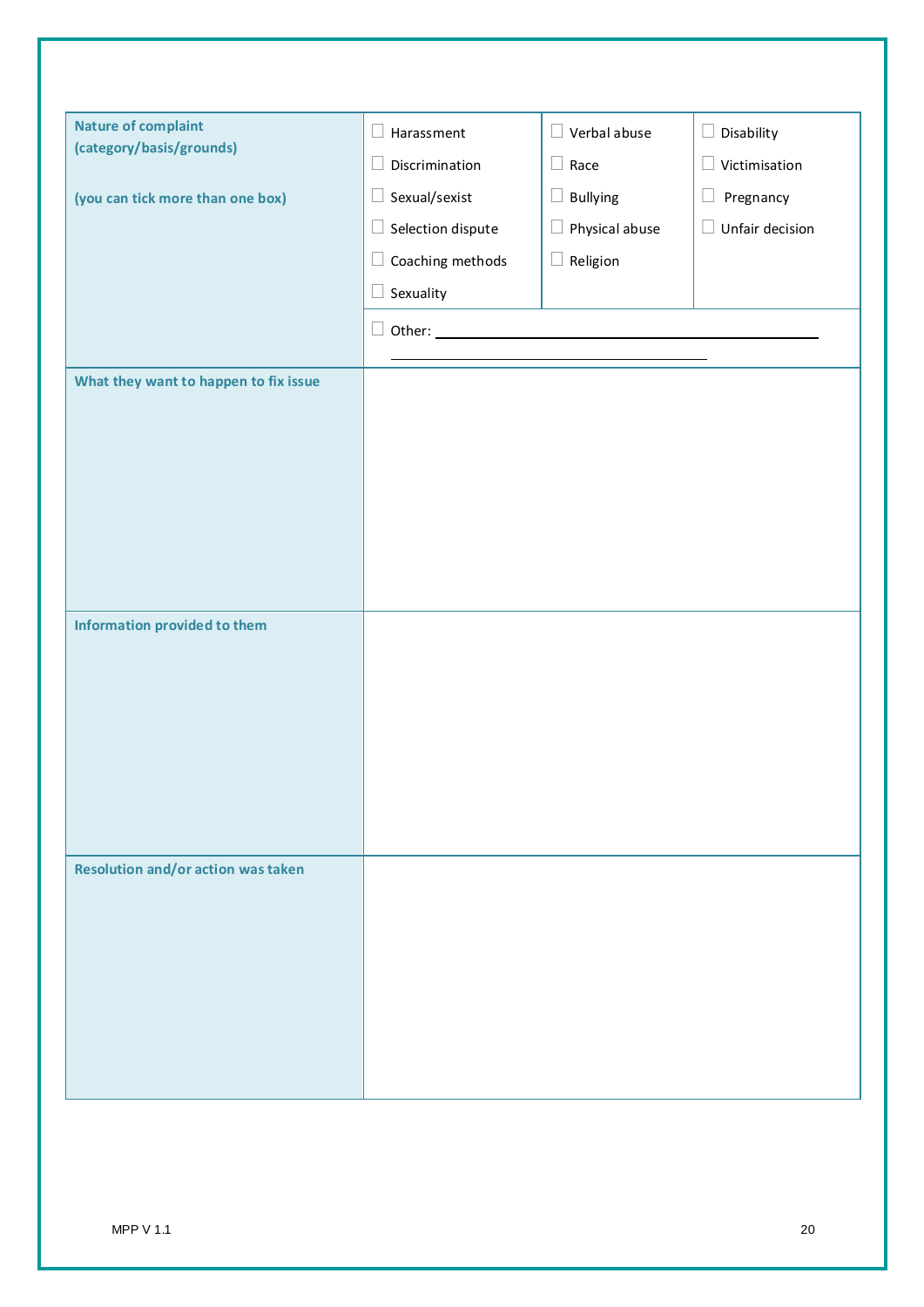| <b>Follow-up action</b> |  |
|-------------------------|--|
|                         |  |
|                         |  |
|                         |  |
|                         |  |
|                         |  |
|                         |  |
|                         |  |
|                         |  |
|                         |  |
|                         |  |
|                         |  |
|                         |  |
|                         |  |
|                         |  |

This record and any notes must be kept in a confidential and safe place and provided to the relevant authorities (police and government) should they require them.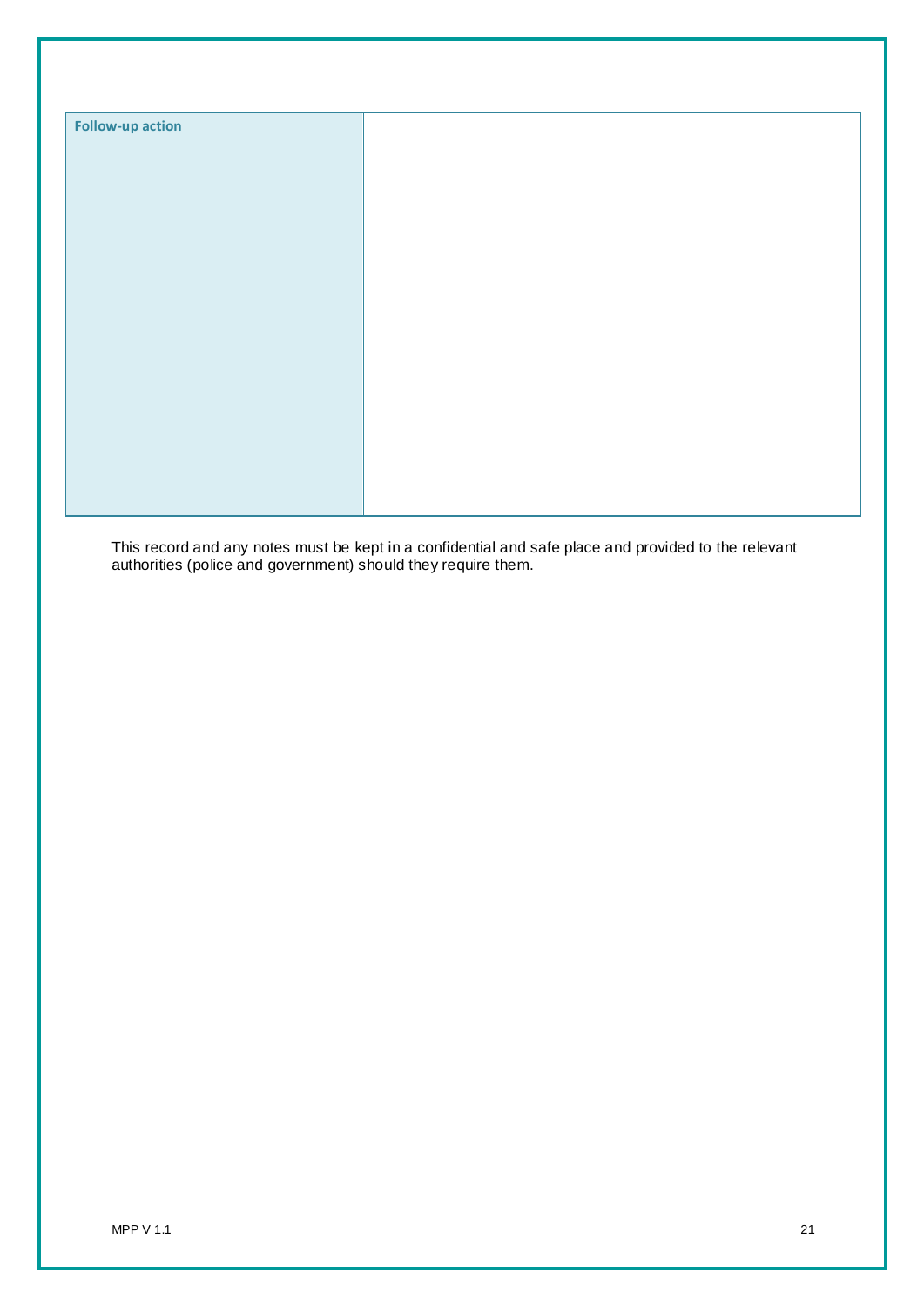# **PROCEDURE FOR HANDLING ALLEGATIONS OF CHILD ABUSE**

### **If you believe a child is in immediate danger or a life-threatening situation**, **contact the Police immediately on 000**.

Fact sheets on reporting allegations of child abuse in different states and territories are available at [www.playbytherules.net.au](http://www.playbytherules.net.au/)

We will treat any allegation of child abuse or neglect promptly, seriously and with a high degree of sensitivity.

All people working with WA iSports Incorporated in a paid or unpaid capacity have a duty to report any concerns to the appropriate authorities, following the steps outlined below.

### **Step 1: Receive the allegation**

If a Member, child or young person raises with you an allegation of abuse or neglect that relates to them or to another person, it is important that you listen, stay calm and be supportive.

| Do                                               | Don't                                            |
|--------------------------------------------------|--------------------------------------------------|
| Make sure you are clear about what the child     | Do not challenge or undermine the child          |
| has told you                                     |                                                  |
| Reassure the child that what has occurred is not | Do not seek detailed information, ask leading    |
| his or her fault                                 | questions or offer an opinion.                   |
|                                                  |                                                  |
| Explain that other people may need to be told in | Do not discuss the details with any person other |
| order to stop what is happening.                 | than those detailed in these procedures.         |
| Promptly and accurately record the discussion in | Do not contact the alleged offender.             |
| writing.                                         |                                                  |
|                                                  |                                                  |

# **Step 2: Report the allegation**

- Immediately report any allegation of child abuse or neglect, or any situation involving a child at risk of harm, to the police and/or the relevant child protection agency. You may need to make a report to both.
- Contact the relevant child protection agency or police for advice if there is **any** doubt about whether the allegation should be reported.
- If the allegation involves a person to whom this policy applies, then also report the allegation to the Chairperson or an executive committee member of WA iSports incorporated so that he or she can manage the situation.

# **Step 3: Protect the child and manage the situation**

- The Executive Committee will assess the immediate risks to the child/person and take interim steps to ensure the child's safety and the safety of any other children. This may include redeploying the alleged offender to a position where there is no unsupervised contact with children, supervising the alleged offender or removing/suspending him or her until any investigations have been concluded. Legal advice will be sought before any interim steps are made if the person is an employee of WA iSports Incorporated
- The Executive Committee will consider what services may be most appropriate to support the person and his or her parent/s/support/guardian.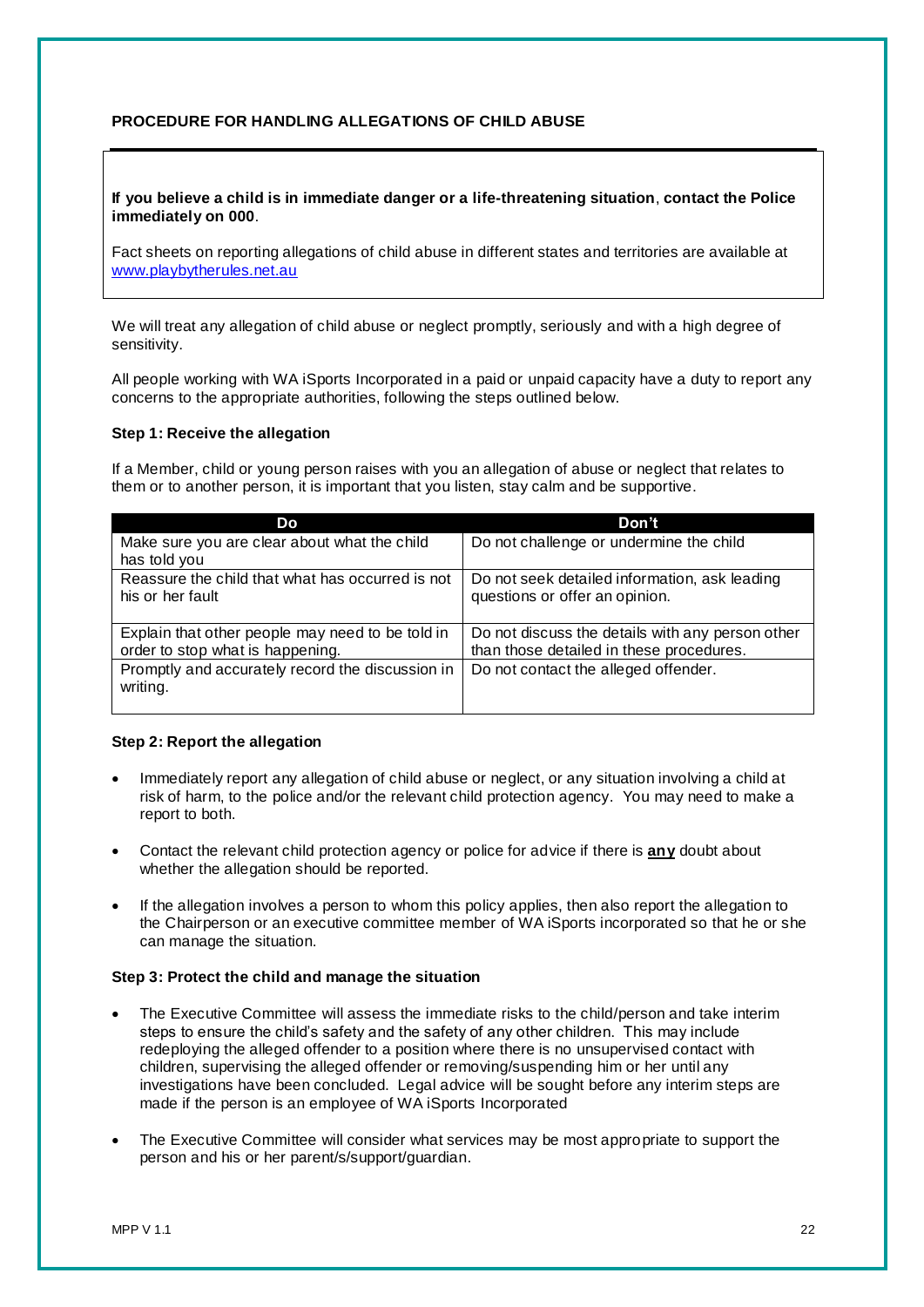- The Executive Committee will consider what support services may be appropriate for the alleged offender.
- The Executive Committee will seek to put in place measures to protect the member and the alleged offender from possible victimisation and gossip.

# **Step 4: Take internal action**

- At least three different investigations could be undertaken to examine allegations that are made against a person to whom this policy applies, including:
	- a criminal investigation (conducted by the police)
	- a child protection investigation (conducted by the relevant child protection agency)
	- a disciplinary or misconduct inquiry/investigation conducted by WA iSports
- WA iSports will assess the allegations and determine what action should be taken in the circumstances. Depending on the situation, the action may include considering whether the alleged offender should return to his or her position, be dismissed, banned or suspended or face other disciplinary action.
- If disciplinary action is undertaken, we will follow the procedures set out in *[Clause 9]* of our Member Protection Policy.
- Where required we will provide the relevant government agency with a report of any disciplinary action we take.

| Contact details for advice or to report: |                                            |
|------------------------------------------|--------------------------------------------|
| Western Australia Police                 | Department for Child Protection and Family |
| Non-urgent police assistance             | Support                                    |
| Ph: 131 444                              | www.dcp.wa.gov.au                          |
| www.police.wa.gov.au                     | Ph: (08) 9222 2555 or 1800 622 258         |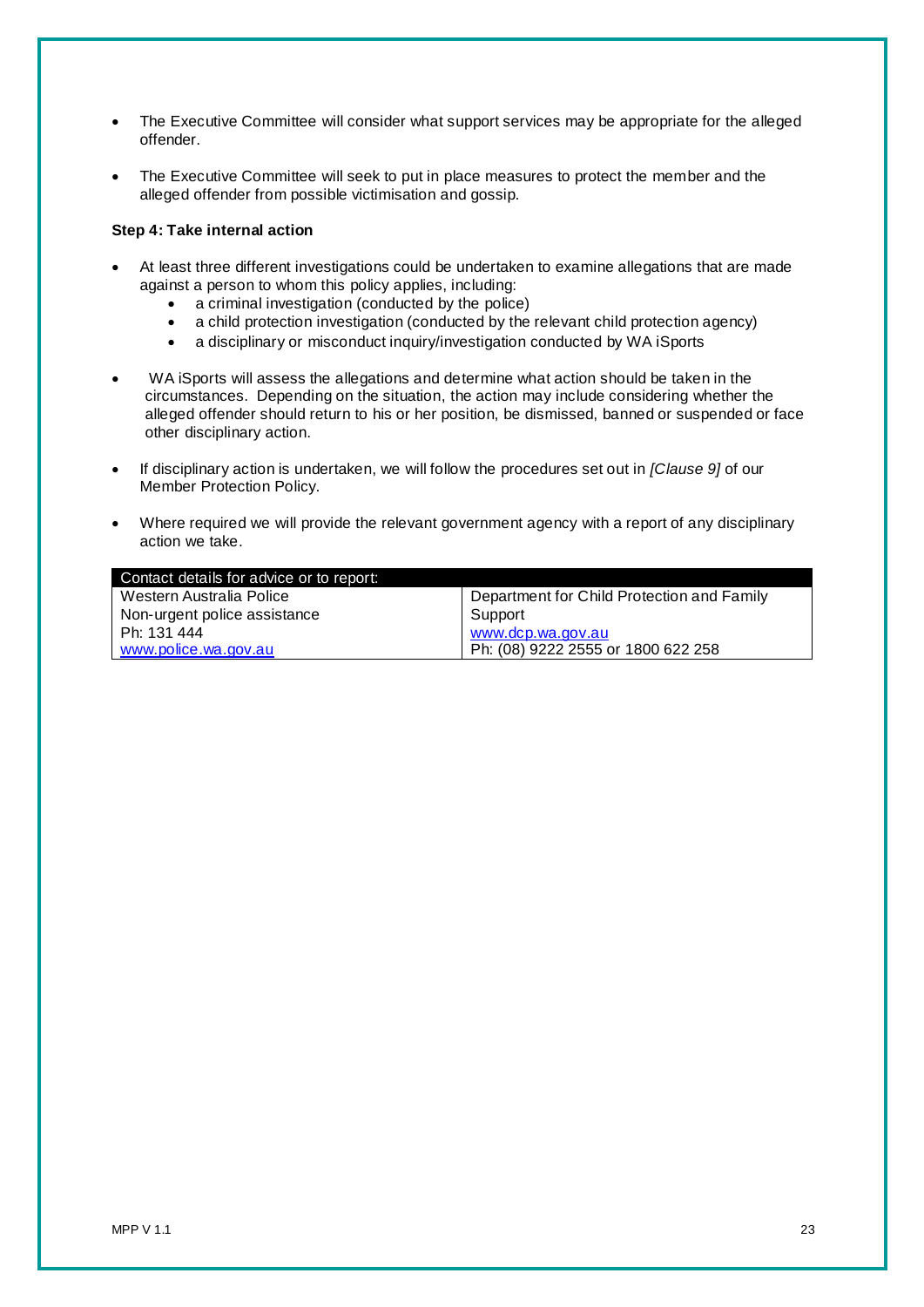# **CONFIDENTIAL RECORD OF CHILD ABUSE ALLEGATION**

Before completing, ensure the procedures outlined in *Procedure for Handling Allegations of Child Abuse* have been followed and advice has been sought from the relevant government agency and/or police.

| Complainant's Name (if other than<br>the child)                                                                      |                                                                                                                    | Date Formal Complaint<br>Received:<br>$\sqrt{2}$<br>$\prime$   |
|----------------------------------------------------------------------------------------------------------------------|--------------------------------------------------------------------------------------------------------------------|----------------------------------------------------------------|
| Role/status in sport                                                                                                 |                                                                                                                    |                                                                |
| Child's name                                                                                                         |                                                                                                                    | Age:                                                           |
| Child's address                                                                                                      |                                                                                                                    |                                                                |
| Person's reason for suspecting<br>abuse                                                                              |                                                                                                                    |                                                                |
| (e.g. observation, injury, disclosure)                                                                               |                                                                                                                    |                                                                |
| Name of person complained about                                                                                      |                                                                                                                    |                                                                |
| Role/status in sport                                                                                                 | □ Administrator (volunteer)<br>□ Athlete/player<br>□ Coach/Assistant Coach<br>□ Employee (paid)<br>Ш<br>□ Official | <b>D</b> Parent<br>□ Spectator<br>□ Support Personnel<br>Other |
| Witnesses<br>(if more than 3 witnesses, attach<br>details to this form)                                              | Name $(1)$ :<br>Contact details:<br>Name $(2)$ :<br>Contact details:<br>Name $(3)$ :<br>Contact details:           |                                                                |
| Interim action (if any) taken (to<br>ensure child's safety and/or to<br>support needs of person complained<br>about) |                                                                                                                    |                                                                |
| Police contacted                                                                                                     | Who:<br>When:<br>Advice provided:                                                                                  |                                                                |
| Government agency contacted                                                                                          | Who:<br>When:<br>Advice provided:                                                                                  |                                                                |
| Chair and/or MPIO contacted                                                                                          | Who:<br>When:                                                                                                      |                                                                |